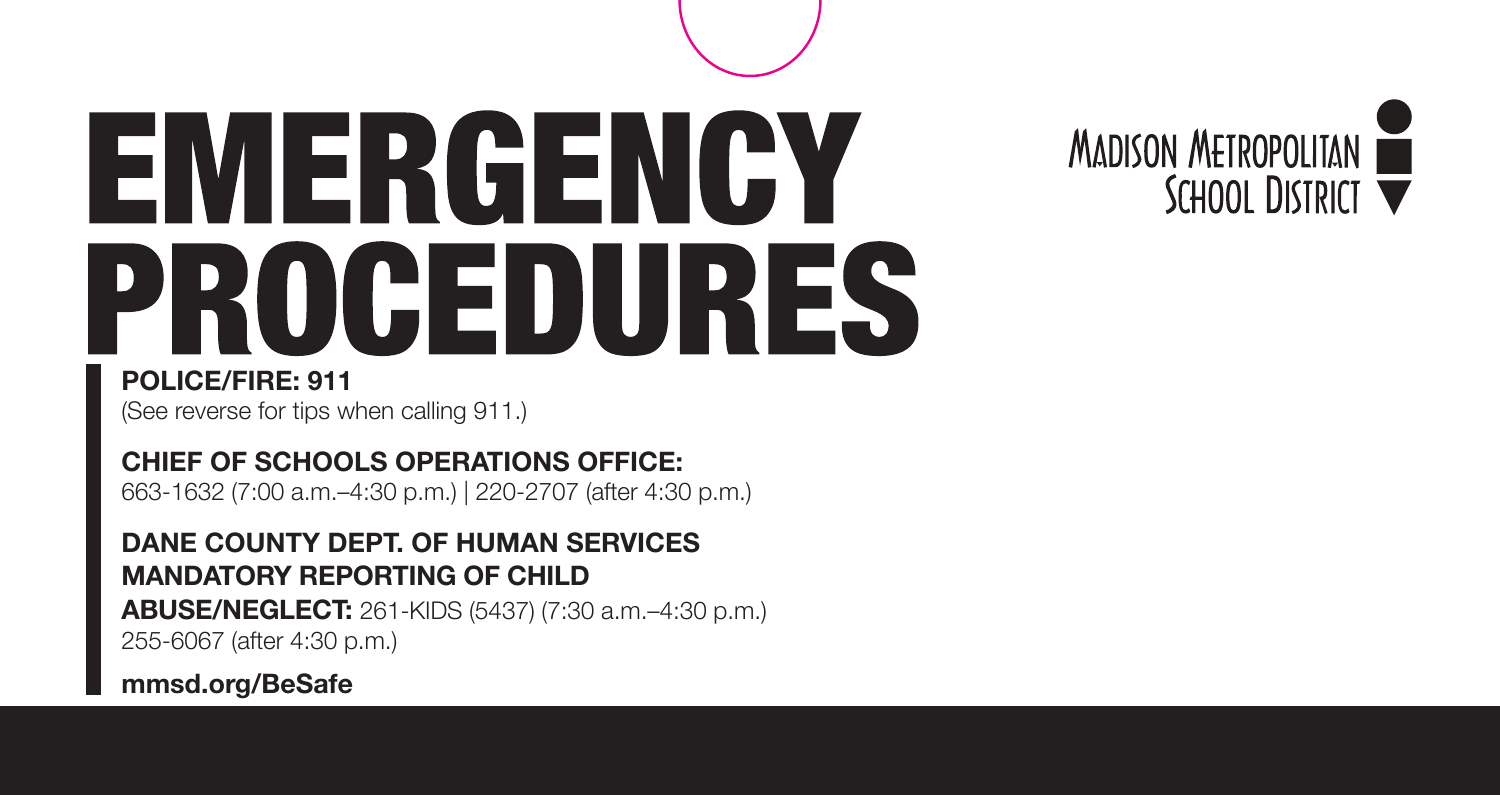## **WHEN CALLING 911:**

- **• Stay calm, take a deep breath, and speak clearly.**
- **• State nature of emergency** (e.g., "I'm reporting a medical emergency / fire / threat / injury").
- **• If you are in immediate danger, tell 911 call-taker.**
- **Provide specific location of emergency** (e.g., "East High School, 2nd floor, room #200").
- **• Provide description of anyone being reported:** physical appearance, clothing, name, behavior, location, direction of travel, vehicle description.
- **• Do not end call** until 911 call-taker tells you to.
- **Let 911 call-taker ask questions and guide conversation.** Often emergency services are being dispatched while you are on the line.
- **• Follow 911 call-taker's directions.** Ask for clarification, as needed.
- **Stay alert and scan your environment.** Provide 911 call-taker with specific details that may help in sending appropriate assistance.
- **• Notify** the principal of the call.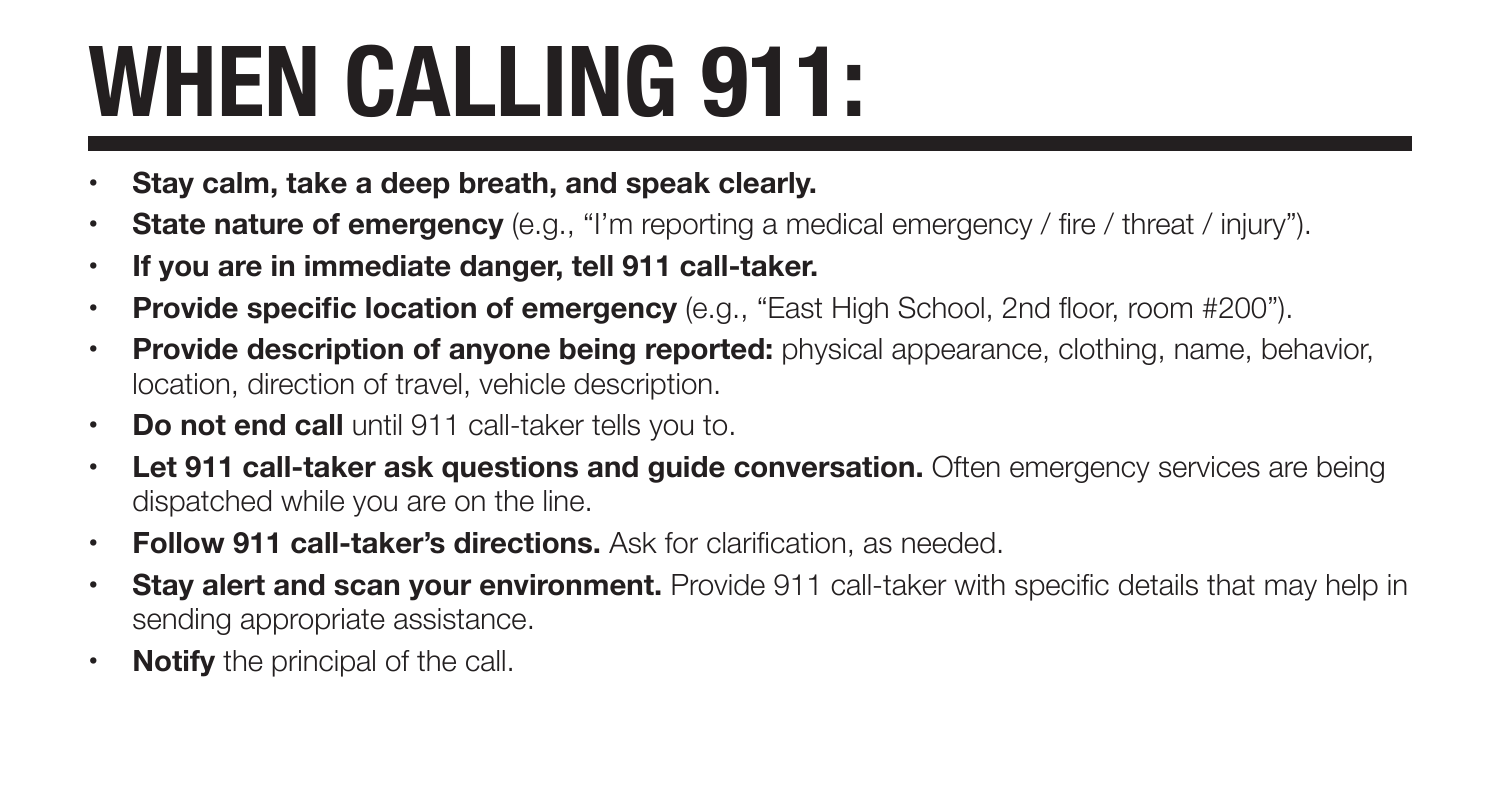## **CONFLICT MANAGEMENT I SEE BACK FOR ALGONAL PROPERTY AND EXPANDING THE BACK FOR ALGONAL PROPERTY AND EXPRESS ARRANT CONFLICT MAND FOR AND EXPANDING AND AND EXPANDING AND AND EXPANDING THAT EGIPS AND AND EXPANDING AND AND E**

## **SEE BACK** FOR MORE

**DEFENSIVE BEHAVIOR:** Person begins to lose rationality. Can look like: questioning, refusal, yelling, swearing, intimidation, making threats.

**RISK BEHAVIOR:** Person may cause risk to physical safety. Can look like: hitting, kicking, pinching, pulling, choking.

**IN A CONFLICT**, interventions should address root causes. Take these immediate steps:

- **• Seek** to understand cause of escalated behavior.
- **• Assess changes** in behaviors and adjust/adapt your response.
- **Call for additional support** (work as a team, with a single person as lead).

Someone in a **defensive state?** Use **verbal and nonverbal communication** to de-escalate:

- **Use a supportive stance, maintaining a distance of** one-leg length or more, and stay at an angle.
- **Maintain** an even facial expression and control your personal fear or anxiety.
- **Recognize personal space.** Personal possessions are an extension of that.
- **Use empathic listening** (non-judgmental, undivided attention, focus on feelings and facts, allow silence, restate and paraphrase).
- **Use supportive statements.** (e.g., "What will help you right now?")
- **Decrease or stop talking and slow down.**
- **Address/remove bystanders** or a targeted person. (continued on reverse)

### **CONFLICT MANAGEMENT**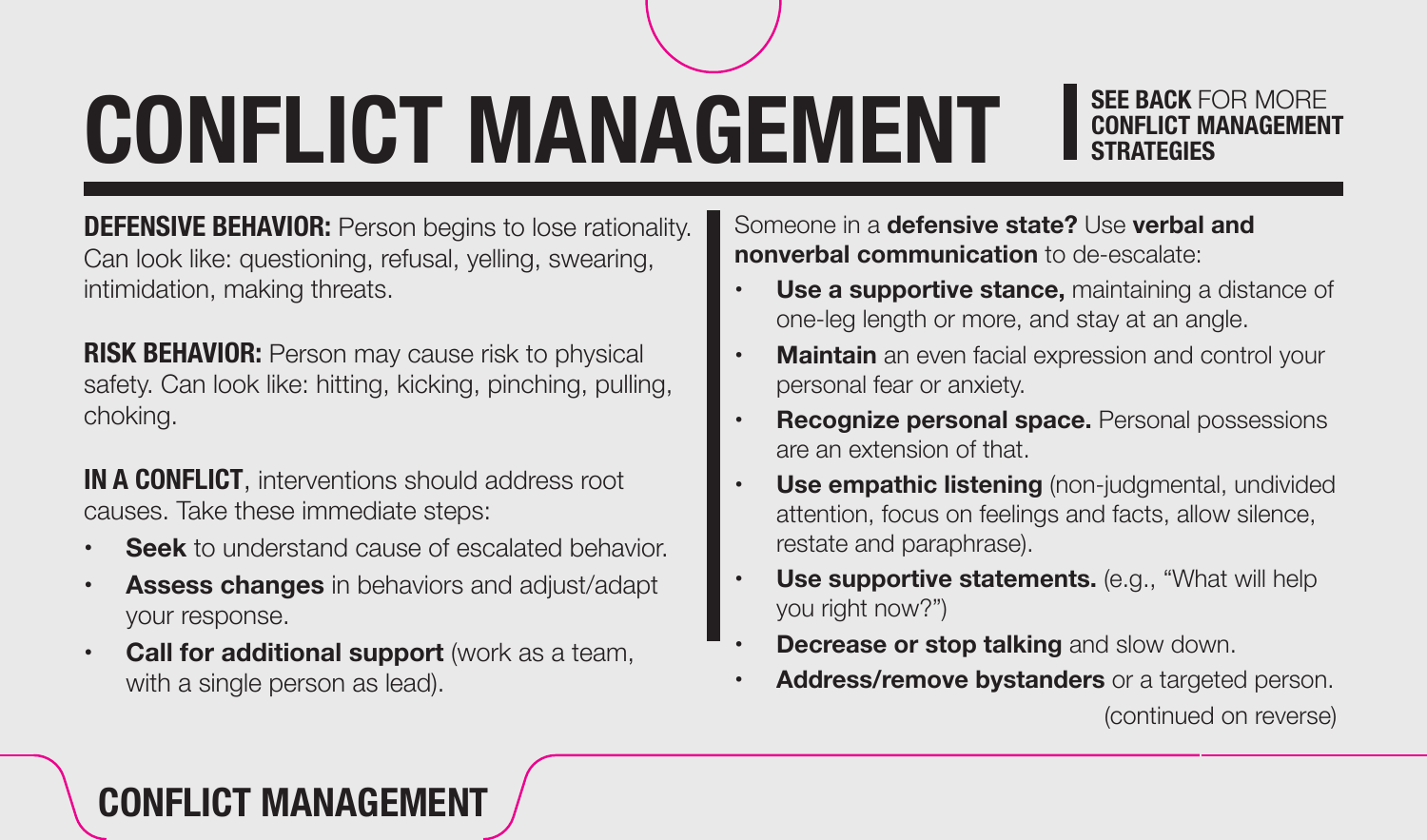## **CONFLICT MANAGEMENT**

#### **SET LIMITS.**

- **Keep statements short and simple (clear,** calm, and even tone).
- **Keep statements reasonable** (avoid too many demands/requests at one time).
- **• Enforceable** (If you set the limit, be sure it does or doesn't happen).
- **• Examples:** Interrupt and Redirect Pattern, When and Then Pattern, If and Then Pattern.
- **Provide options and time** (don't rush person).

#### **AVOID:**

**Talking too much, sarcasm, yelling, arguing, ultimatums, false promises, touching student, power struggles** (don't take things personally and consider switching out staff, if needed)

**Maintain an ongoing assessment of the risk** (chance of a bad consequence) through the **likelihood** (chance that an event will occur) and **severity** (level of harm) of the **behavior**.

#### **LEVEL OF RISK = LIKELIHOOD + SEVERITY**

Consider when the **risk** of doing something outweighs the **risk** of doing nothing. Be prepared for **disengagement skills** (self protection) and the potential for **holding skills**.

#### If a **clear, present, imminent risk to the physical**

**safety** of the individual or others exists, and a lesser restrictive intervention is not feasible, the use of physical restraint and/or seclusion may be used. Staff trained in the use of **restraint and seclusion** should be the staff intervening. However, in rare situations, an untrained staff member may need to assist due to the immediate safety risk and lack of trained staff in the immediate area.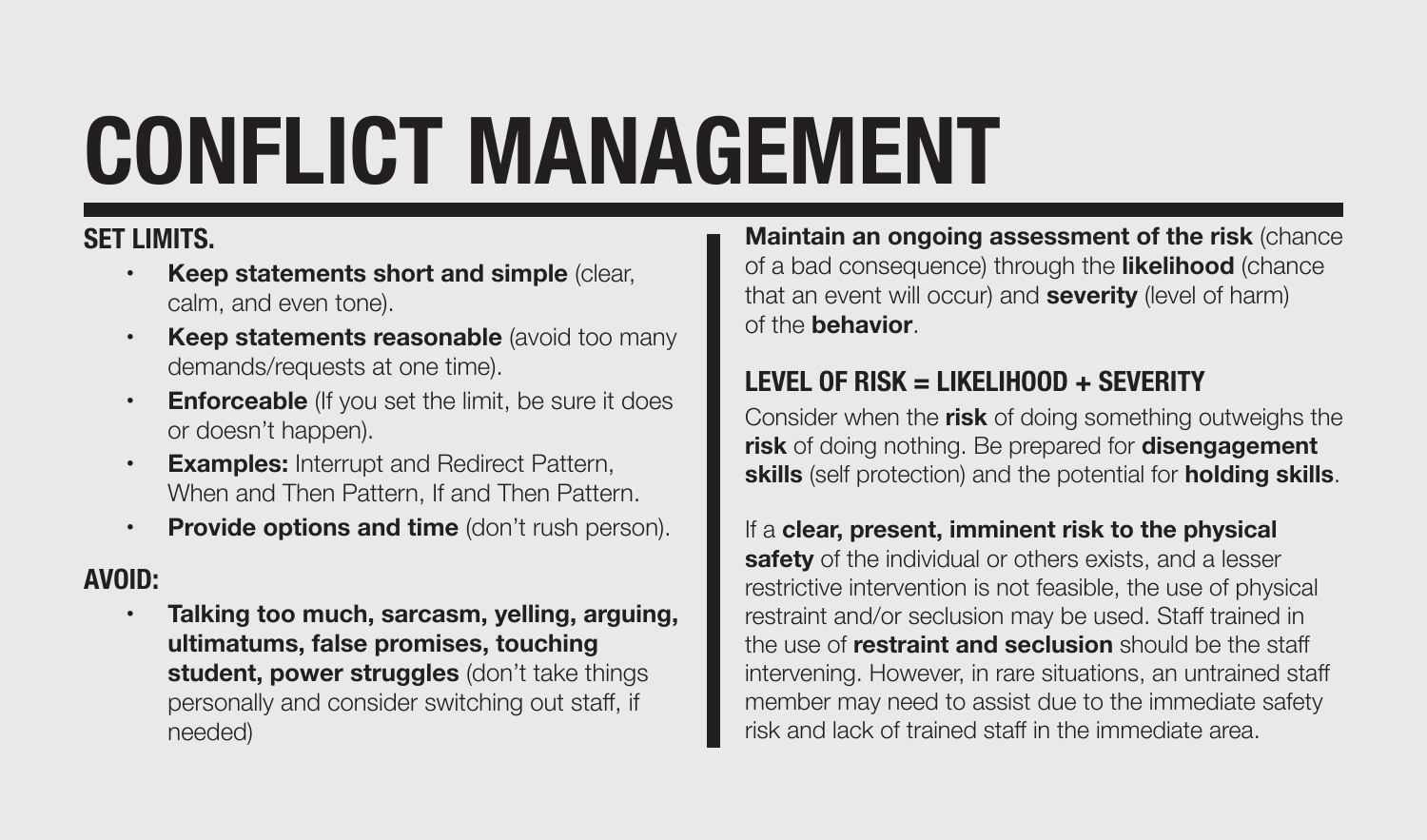## **FIRE**

**IF YOU DISCOVER FIRE OR SMOKE, IMMEDIATELY:** 

## **PRINCIPAL**

- **• Pull the nearest fire alarm.**
- **• Call 911.**
- **• Follow EVACUATE** protocol.

### **STAFF**

- **The nearest fire alarm.**  $\cdot$  Pull the nearest fire alarm.  $\cdot$  Pull the nearest fire alarm. **• Pull the nearest fire alarm.**
	- **Tell the principal about the** fire or smoke.
	- **Follow EVACUATE** protocol.

## **STUDENTS**

- 
- **• Tell an adult** about the fire or smoke.
- **Follow EVACUATE** protocol.

**FIRE**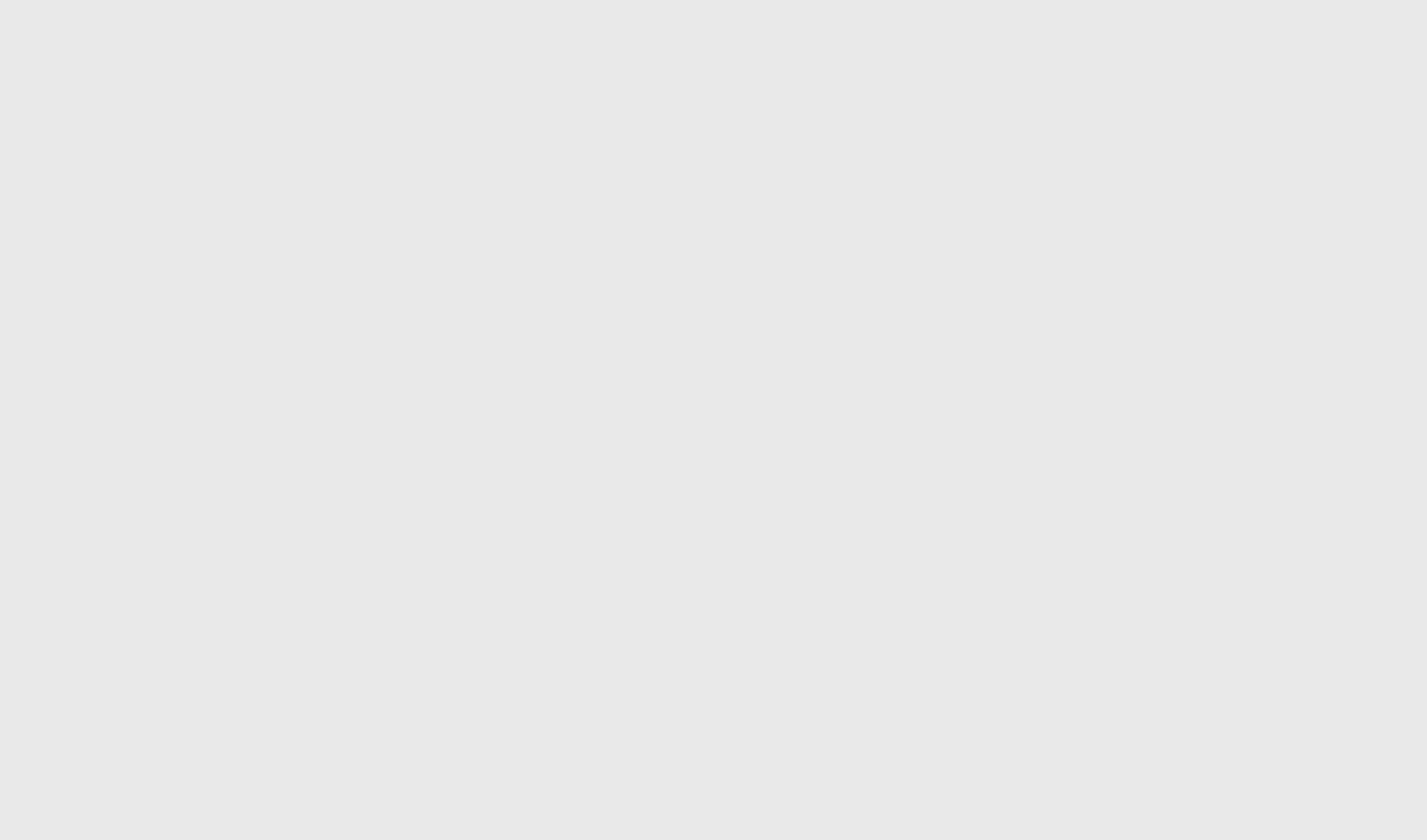## **GAS LEAK**

that of rotten eggs. **ON/OFF, INCL. LIGHTS.** 

**DO NOT TURN NATURAL GAS LEAKS** are often **ELECTRICAL DEVICES** identified by an odor similar to **ON/OFF INCLUSICATS** that of rotten eggs.

**BIO/HAZMAT RELEASE A CARBON MONOXIDE LEAK** could be caused by

**SEE BACK** FOR **CHEM/** 

a boiler malfunction or equipment malfunction. It is odorless, colorless, and tasteless.

### **PRINCIPAL**

- **• Evaluate** the situation, consulting with your Head Custodian, to determine whether to initiate **EVACUATE protocol.**
- **• Call 911** to advise them that you are evacuating because of a potential gas leak.
- **In a gas leak evacuation,** it is critical to evacuate to your school's **designated evacuation site**.
- **• Be aware and alert** to any health-related changes in students or staff, especially respiratory problems. Request medical attention, if necessary.
- **Notify** Chief of Schools Operations Office to coordinate logistics and communication.

**STAFF Contact the principal** to evaluate the situation.

- **Follow** the protocol for **EVACUATE**, if announced.
- **Be aware and alert** to any health-related changes in students or staff, especially respiratory problems. Request medical attention, if necessary.

### **STUDENTS**

**Follow** the protocol for **EVACUATE**, if announced.

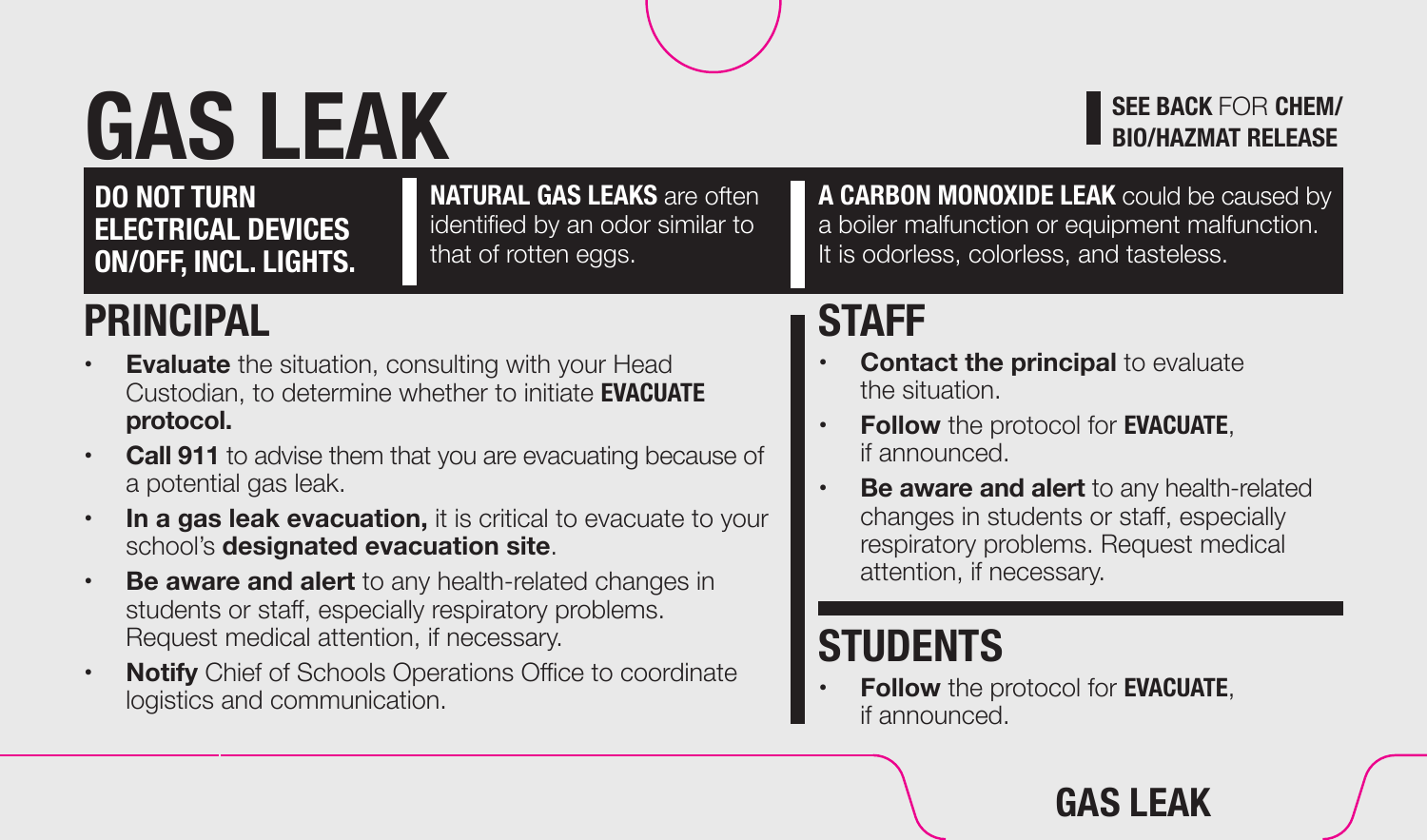### **CHEM/BIO/HAZMAT RELEASE DO NOT TURN ELECTRICAL DEVICES ON/OFF, INCLUDING LIGHTS.**

If a release of chemical, biological, or hazardous materials is suspected **IN your school building:** 

### **PRINCIPAL**

- **• Call 911 immediately.**
- **• Direct students** and staff to avoid contaminated area and to remove any contaminated clothing.
- **Initiate EVACUATE** protocol, if necessary.

### **STAFF**

- **Notify principal.**
- **• Direct students** to avoid contaminated area, remove any contaminated clothing, and flush exposed/affected body parts with water
- **• Follow EVACUATE protocol,** if announced.

### **STUDENTS**

- **Avoid** contaminated area, remove contaminated clothing, and flush exposed/affected body parts with water.
- **• Follow EVACUATE** protocol, if announced.

If a release of chemical, biological, or hazardous materials is suspected **NEAR your school building:** 

### **PRINCIPAL**

- **• The fire department or law enforcement will notify you** and may instruct you to initiate **EVACUATE**, **SHELTER**, or **HOLD** protocol.
- **• Notify** Chief of Schools Operations Office to coordinate logistics, communication, and transportation, if buses are needed to get students out of the area.

### **STAFF**

**• Follow** the protocol for **EVACUATE**, **SHELTER**, or **HOLD**, if announced.

### **STUDENTS**

**• Follow** the protocol for **EVACUATE**, **SHELTER**, or **HOLD**, if announced.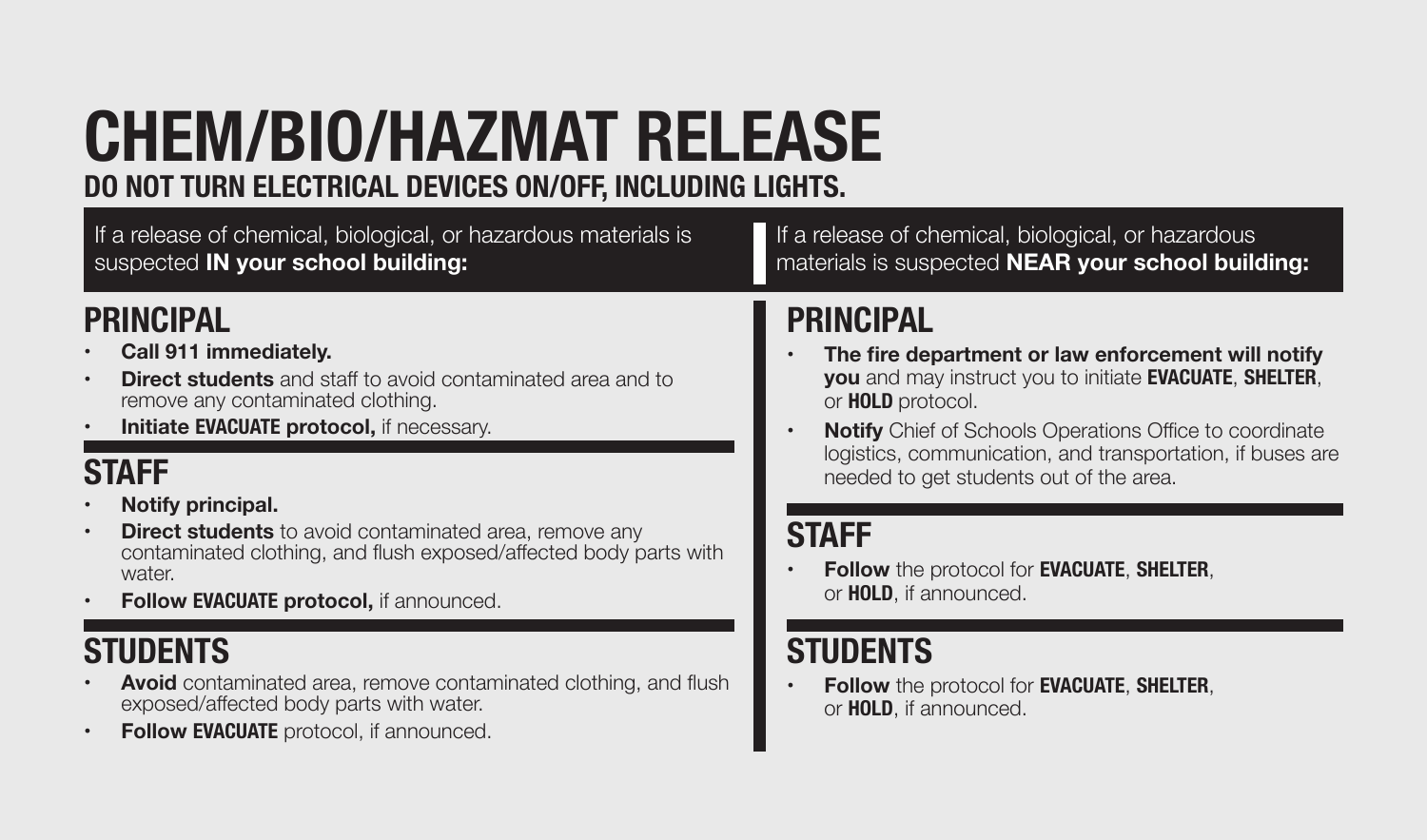### **SEE BACK FOR LIGHTNING TORNADO / SEVERE WEATHER**

**TORNADO WATCH:** Severe weather conditions are developing.

### **PRINCIPAL**

- **Monitor weather using National Weather Service (NWS) radio and prepare** to **SHELTER** or **EVACUATE**.
- **• Notify** Chief of Schools Operations Office to coordinate logistics and communication if weather impacts dismissal.
- **• Outdoor activities can continue as scheduled,** but stay alert for changing weather conditions.

### **STAFF AND STUDENTS**

**Continue teaching and learning;** business as usual.

**TORNADO WARNING:** Danger is imminent. County tornado siren may sound. NWS radios will activate and provide additional information.

### **PRINCIPAL**

- **Cancel** all outdoor activities, bring all students and staff indoors immediately.
- **• Initiate SHELTER protocol.**
- **Monitor** weather using NWS radio and prepare to **EVACUATE** in the event of fire or structural damage.
- **Notify** Chief of Schools Operations Office to coordinate logistics and communication if weather impacts dismissal.

### **STAFF**

- **Remind** students of expectations for **SHELTER**.
- **Lead** students to the shelter area.
- **Prepare** to **EVACUATE** in the event of fire or structural damage.

### **STUDENTS**

**Follow** the protocol for **EVACUATE**, **SHELTER**, or **HOLD**, if announced.

### **SEVERE WEATHER**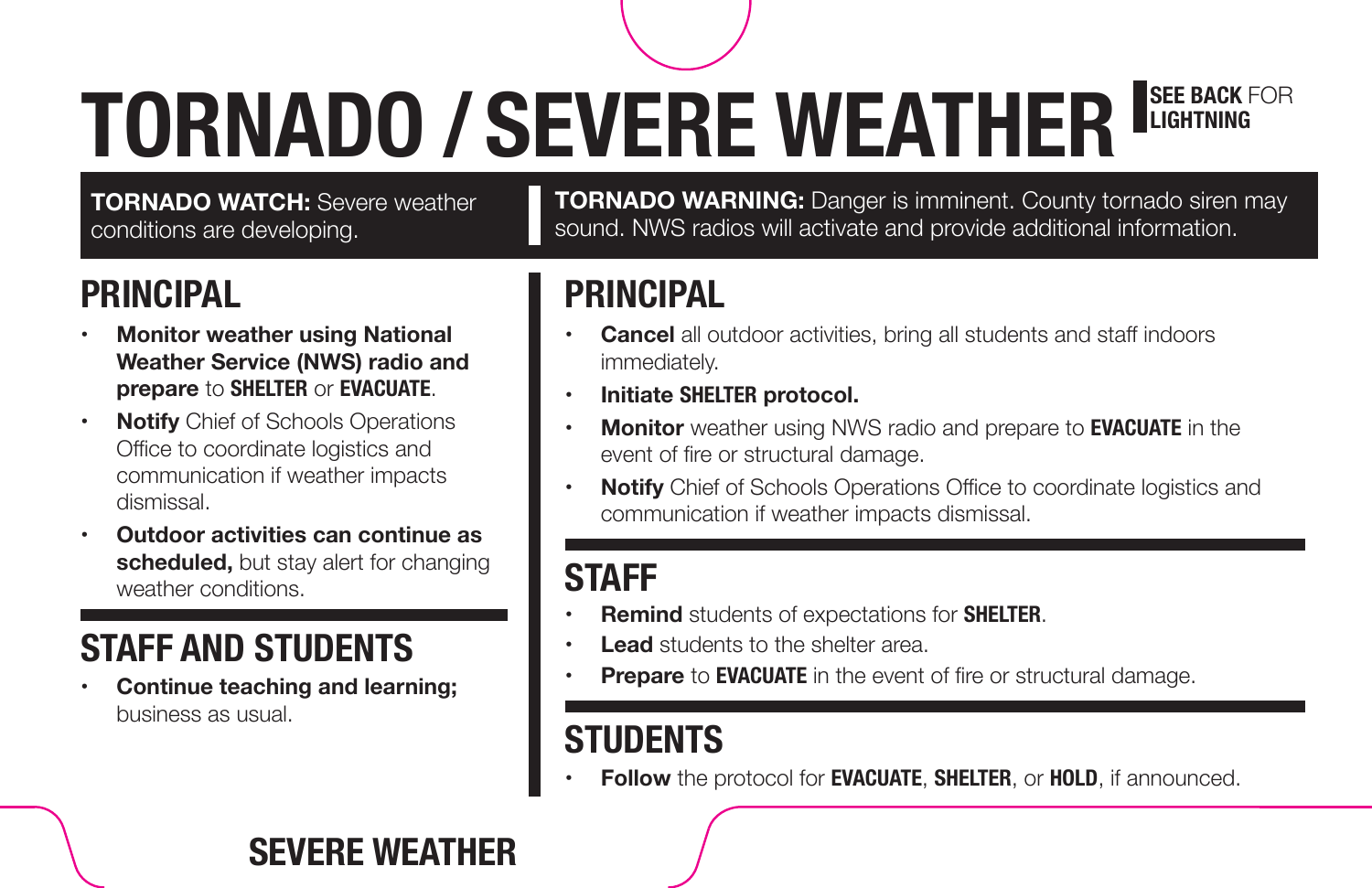## **LIGHTNING / SEVERE WEATHER**

**ALL THUNDERSTORMS PRODUCE LIGHTNING AND ARE DANGEROUS.** In an average year, lightning kills more people in the U.S. than either tornadoes or hurricanes.

### **PRINCIPAL**

- **Direct** staff and students to come indoors immediately.
- **• Notify** Chief of Schools Operations Office to coordinate logistics and communication if weather impacts dismissal.
- **Announce** when it is safe for outside activities to resume.

### **STAFF**

- **Bring students indoors** immediately if you hear thunder, see lighting, or are directed by the principal. Direct students to leave equipment where it is.
- **• Continue teaching;** business as usual.
- **• Keep students inside** until the principal announces it is safe for outside activities to resume.

### **STUDENTS**

- Get indoors immediately. Leave equipment where it is.
- **Follow** the directions of adults.
- **Continue learning;** business as usual.

### **COACHES, ATHLETIC TRAINERS, OUTDOOR ACTIVITIES OFFICIALS:**

- When thunder is heard or a cloud-to-ground lightning bolt is seen, the leading edge of the thunderstorm is close enough to strike your location with lightning. Suspend play for 30 minutes and take shelter immediately.
- Any subsequent thunder or lightning after the beginning of the 30-minute count will reset the clock and another 30-minute count should begin.
- Once play has been suspended, wait at least 30 minutes after the last thunder is heard or lightning is witnessed prior to resuming play.
- When lightning-detection devices or mobile phone apps are available, use them to assist in making a decision to suspend play if a lightning strike is noted to be within 10 miles of event location. However, hearing thunder or seeing lightning should always take precedence over information from a mobile app or lightning-detection device.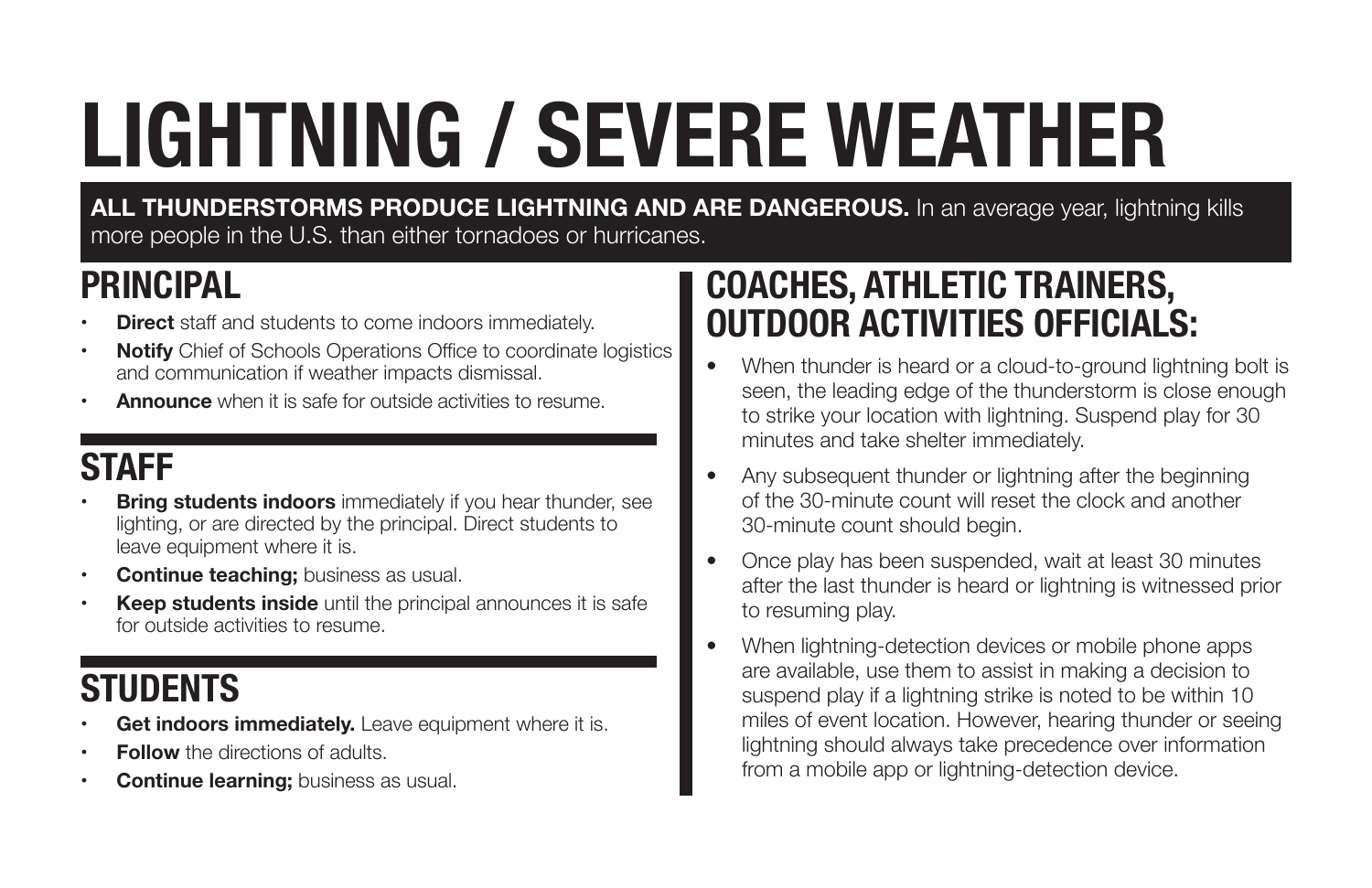## **FIGHTS & DISTURBANCES**

## **SEE BACK FOR<br>STUDENTS' SECTION**

School fights are situations that may require **IMMEDIATE INTERVENTION** to maintain staff and student safety.

### **PRINCIPAL**

- **Ensure** any injured individuals receive medical assistance and appropriate documentation has been completed.
- **• Notify parent/guardian** of the incident (and follow up, as needed, based on investigation and student supports).
- **• Investigate** and determine the potential for continued violence, need for additional supports, and implications for interventions and discipline.
- **• Notify** Chief of Schools Operations Office to coordinate logistics and communication if there is significant disturbance to the school day or dismissal was impacted.
- **• If physical restraint or seclusion was used,** document and notify parent/ guardian.

### **STAFF**

- **Use the person's name** and give loud, clear, and simple directives (e.g., "Calvin, this is Mr. Jones. Stop! Break it up!").
- **Keep a safe distance,** stand at a slight angle with your hands open, at chest level.
- **Scan the environment** for weapons, objects that could be used as weapons, or other students looking to fight.
- **• Call for additional support** (if unable to access radio or phone, direct a staff member or student to go get help).
- to put their phones away). **• Remove bystanders** (tell students to leave the area; if phones are out, direct students
- **When another adult arrives, coordinate and separate the students using brief** physical guidance; engage in physical restraint if there is a risk to self or others. **NOTE:**  Use good judgment. If the fight involves younger or small children, you may intervene immediately if you believe it's safe to do so.

#### **SEPARATE STUDENTS WITHOUT ANOTHER ADULT ONLY WHEN:**

- **• You are being attacked or student safety is at risk** *AND*
- You believe you can keep yourself reasonably safe in doing so.
- **Remove** the fighting students from the sight of others or each other.
- **Check** for injuries and provide medical assistance. (continued on reverse)

### **FIGHTS & DISTURBANCES**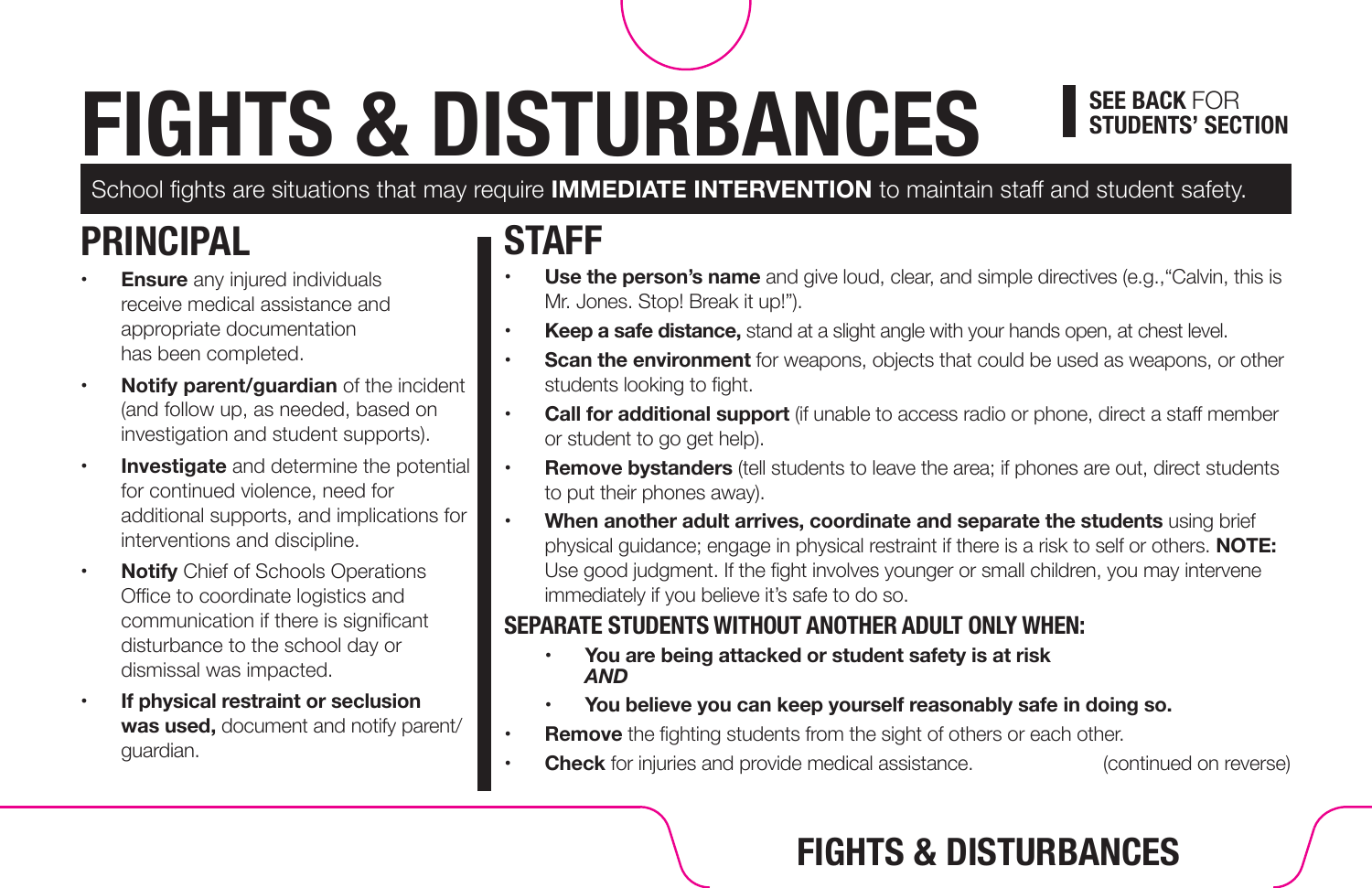## **FIGHTS & DISTURBANCES**

School fights are situations that may require **IMMEDIATE INTERVENTION** to maintain staff and student safety.

- **• Get away from the fight or disturbance.**
- **• Notify** the nearest staff member.
- **Do not** record the fight with your phone or share on social media.
- **• Follow** staff directions.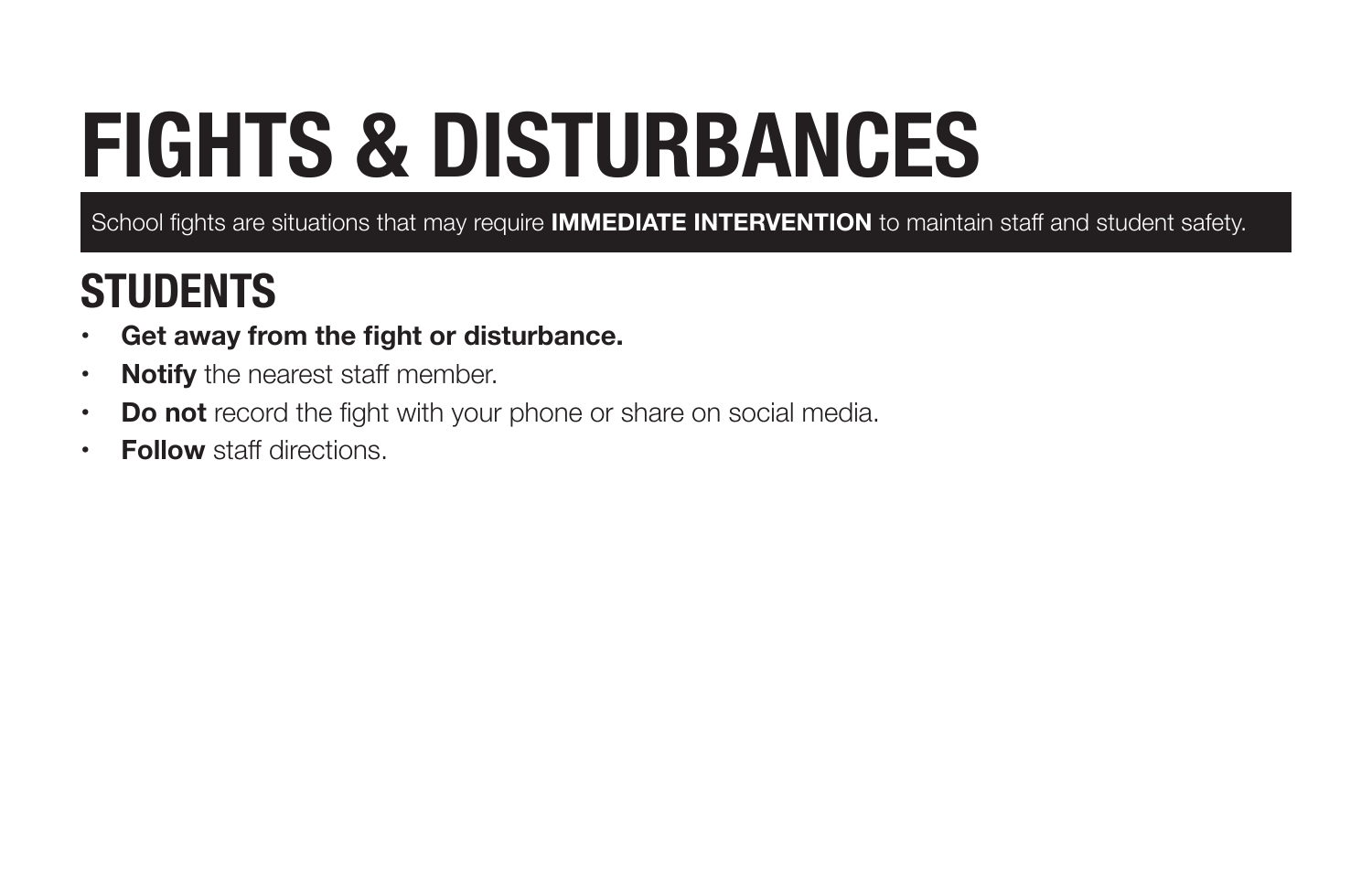## **SUSPICIOUS PERSON**

### **SEE BACK FOR<br>STUDENTS' SECTION**

**IF AN UNKNOWN OR KNOWN PERSON IS IN THE BUILDING OR ON SCHOOL PROPERTY WITHOUT A STAFF ID OR VISITOR BADGE OR IF A PERSON BECOMES UNCOOPERATIVE OR REFUSES TO GO TO THE OFFICE:** 

### **PRINCIPAL**

#### **IF THEY ARE UNCOOPERATIVE OR REFUSE TO GO TO THE OFFICE:**

- **Assess the situation**
- **• Implement a HOLD immediately and notify 911.** Be prepared to **LOCKDOWN** or **LOCKOUT** if the person becomes an imminent threat to students or staff (displays weapons, is physically assaultive, etc.).

**• Activate Incident Command System**,

establish a command post, and delegate tasks to key staff.

**Notify** Chief of Schools Operations Office to coordinate logistics and communication.

### **STAFF**

#### **IF THEY DO NOT HAVE A VISITOR BADGE OR SCHOOL ID:**

- **Ask** the purpose of their visit or how you can assist them.
- **Be polite and helpful** (e.g., "Can I help you find something? Do you have a meeting with a teacher? Does your child attend school here? What grade? Who is their teacher?").
- **Escort them** to the office for a visitor badge. If that's not possible, seek assistance from another staff person. (Make others aware, call for help, direct visitors to the office and then drop into a nearby classroom to phone the office to let them know a visitor is on their way.)

#### **IF THEY ARE UNCOOPERATIVE OR REFUSE TO GO TO THE OFFICE:**

- **• Ask** someone to contact the office for support.
- **Keep the person in your sight,** from a reasonable distance, until support arrives.
- **Note** physical appearance and clothing.

#### **IF THEY BECOME AGGRESSIVE:**

- **Back away and allow yourself room to escape;** do not attempt to restrain or block. Keep calm.
- **Direct** any students nearby into the closest classrooms.
- **• Implement a HOLD immediately and notify 911.** Be prepared to **LOCKDOWN** or **LOCKOUT** if the person becomes an imminent threat to students or staff (displays weapons, is physically assaultive, etc.).
- **Work with principal on any tasks delegated. Continued on reverse**) **(continued on reverse)**

### **SUSPICIOUS PERSON**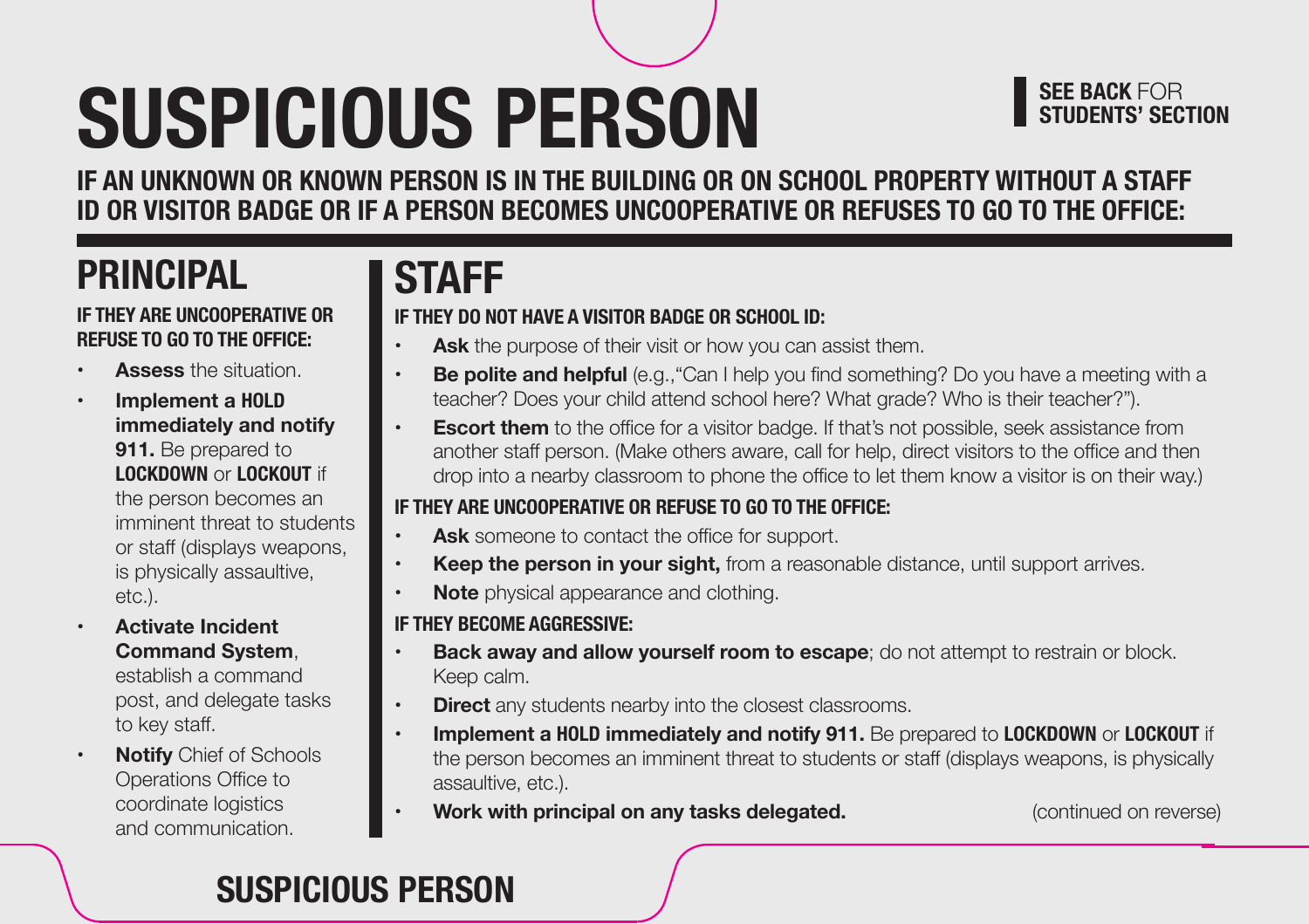## **SUSPICIOUS PERSON**

**IF AN UNKNOWN OR KNOWN PERSON IS IN THE BUILDING OR ON SCHOOL PROPERTY WITHOUT A STAFF ID OR VISITOR BADGE OR IF A PERSON BECOMES UNCOOPERATIVE OR REFUSES TO GO TO THE OFFICE:** 

- **Do not open exterior doors** to allow anyone to enter the building.
- **Tell an adult** what you observe(d). Describe the person's physical appearance, clothing, behavior, location, direction of travel, vehicle description, etc.
- **• Move away** from anyone behaving aggressively.
- **• Follow** staff directions.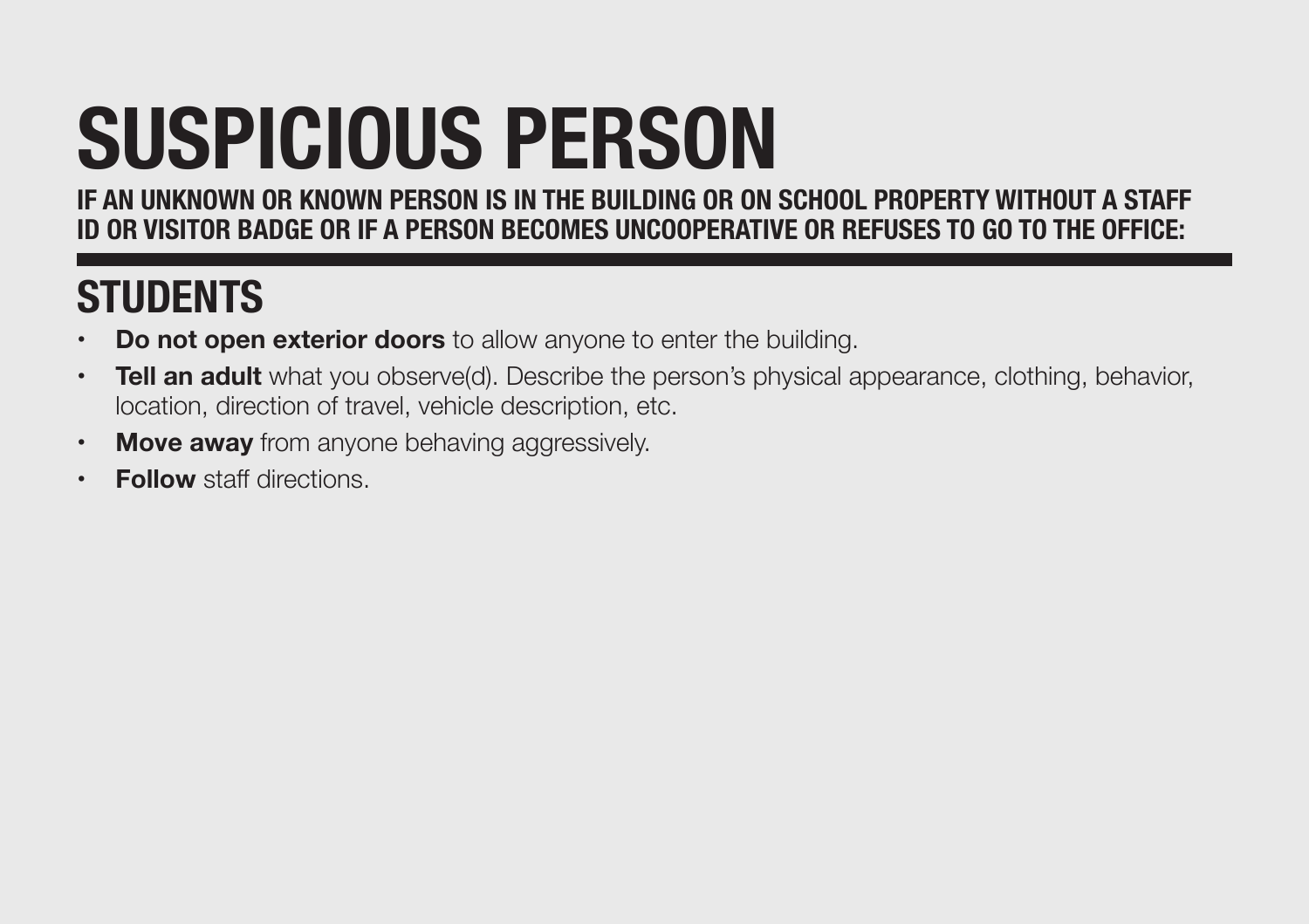## **MISSING PERSON BEPORTED MISSING AFTER SCHOOL HOURS:**

If an individual is reported missing **BEFORE OR DURING SCHOOL HOURS**:

### **PRINCIPAL**

- **Search** the building to verify the individual is missing.
- **Assess the situation, considering the individual's age, any** disabilities, special needs, or specific safety concerns.
- **Ask** whether anyone has seen them today (consider the need to initiate a **HOLD** to support searching for them).
- **• Notify** the individual's family.
- **• Get** a description of the clothes they are wearing that day.
- **• Activate Incident Command System,** establish a command post, and delegate tasks to key staff.
- **• Assign** someone to call 911 and remain on the line.
- **• Assign** someone to notify Chief of Schools Operations Office to coordinate logistics and communication.
- **• Don't leave the building to search for the individual.** You may wish to assign a staff member to do so.
- **• Staff member should report to police directly if they spot individual.** They should not physically apprehend the individual.
- **• Print** the individual's summary page with photo for police.
- **• Create and maintain a timeline** of events.

### **STAFF**

- **Immediately notify principal and work** with designated school team to verify person is missing (search building and grounds).
- **• Work with principal** on delegated tasks.

(continued on reverse)

### **MISSING PERSON**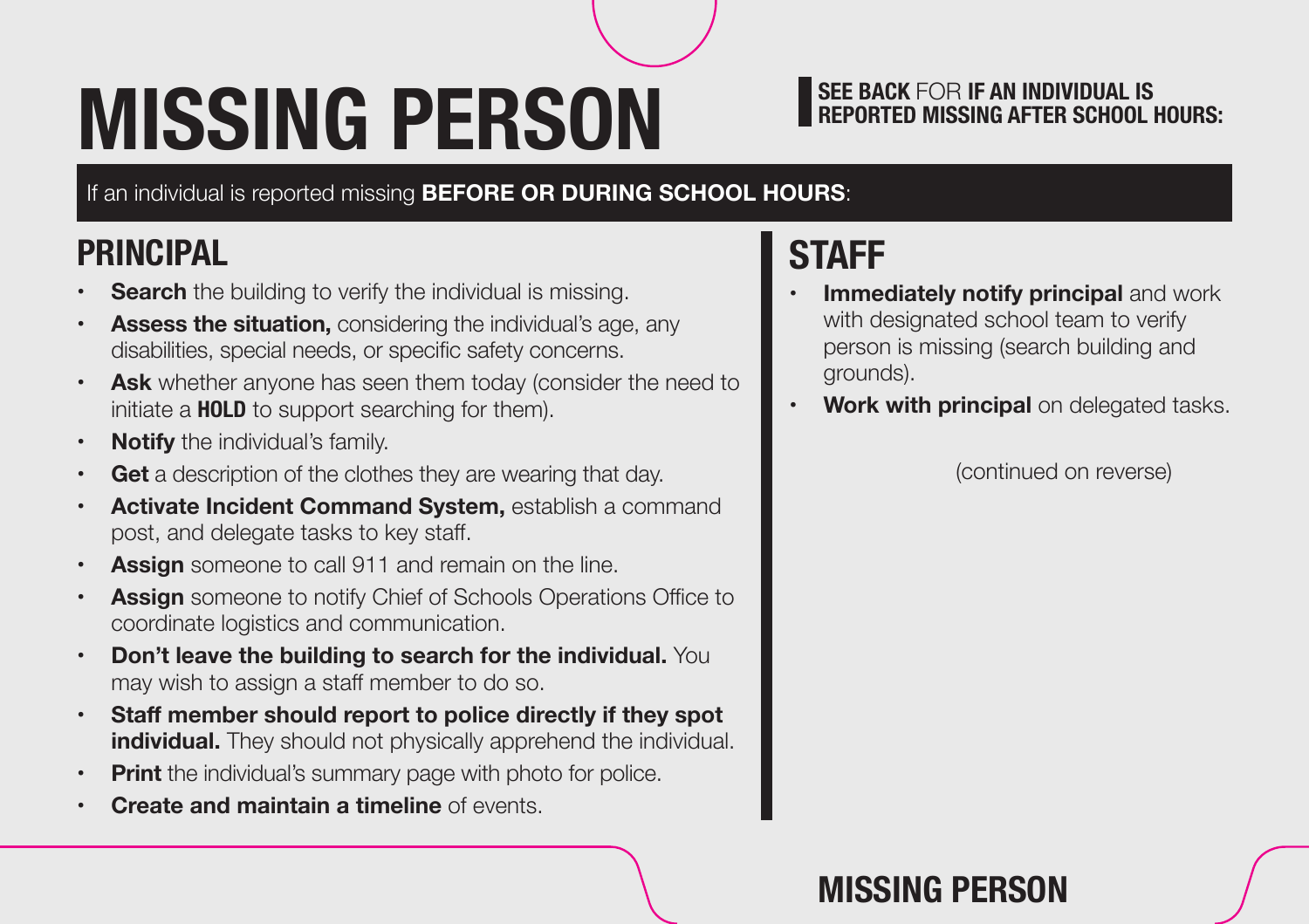## **MISSING PERSON**

If an individual is reported missing **AFTER SCHOOL HOURS**:

### **PRINCIPAL**

- **• Notify** Chief of Schools Operations Office after-hours phone number to coordinate logistics and communication.
- **• Notify** the missing individual's family.
- **• If student rides a bus:** 
	- Immediately notify MMSD Transportation.
	- After 4:30 p.m., contact Badger Bus Lines.
- **• Contact 911** to report the individual missing.
- **• Coordinate** communication among family, school, and police.
- **• Activate Incident Command System,** establish a command post, and delegate tasks to key staff.
- **• Create and maintain a timeline of events.**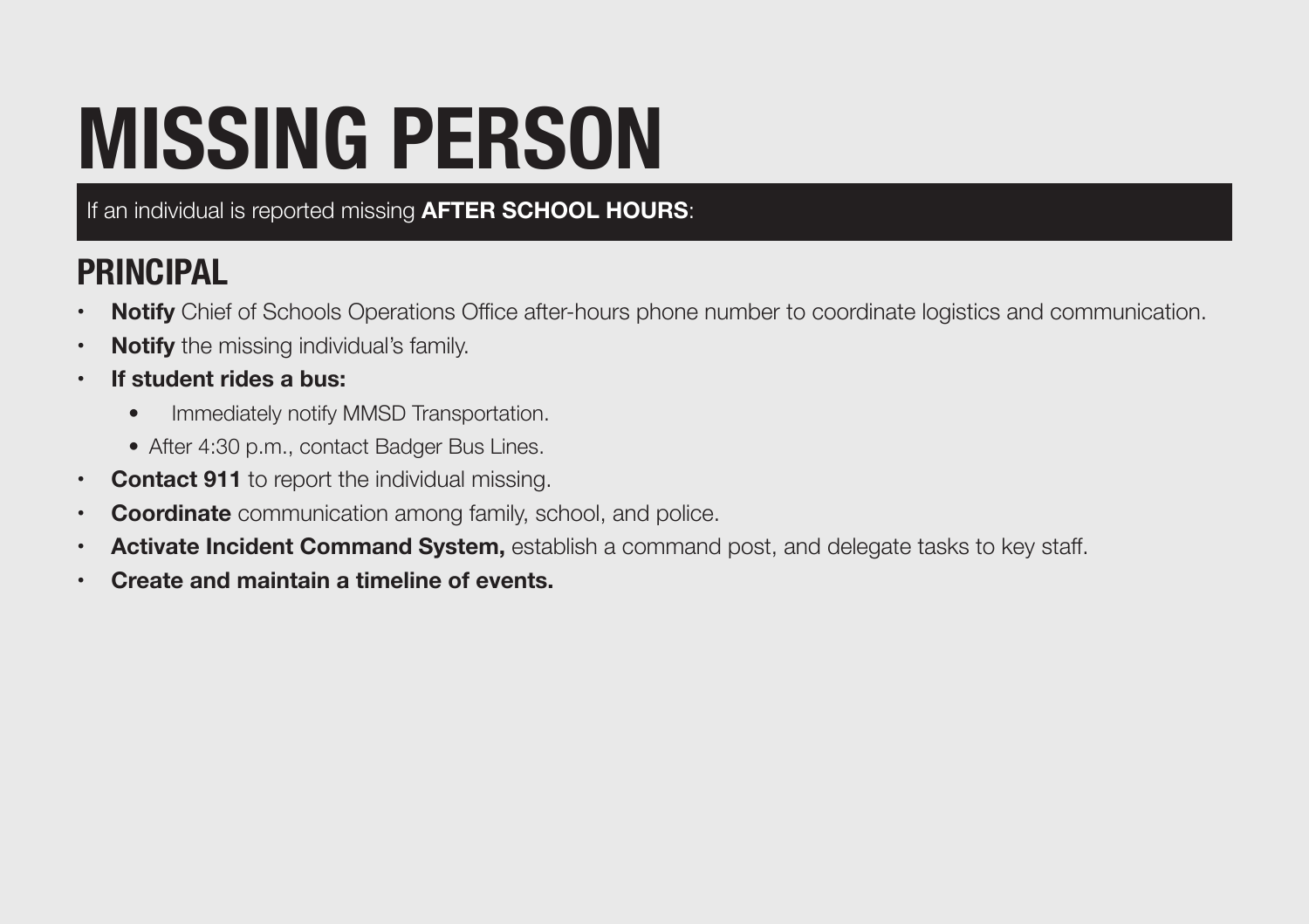## **MEDICAL EMERGENCY**

**ASSESS VICTIM** to determine if the medical emergency is life threatening.

### **LIFE THREATENING**

Individual is unresponsive, unconscious, or not breathing normally.

- **• Assign** someone to call 911 and stay on the line.
- **Notify** principal and office staff so they can activate the critical emergency medical response team and bring the AED.
- **• Remain with the individual** and provide Basic Life Support (CPR, rescue breathing, etc.) until the emergency response team arrives.
- **• Assign someone** to contact the individual's parent/guardian/emergency contact.
- **• If the individual is being transported in an emergency, assign an adult to ride along.**

### **NON-LIFE THREATENING**

- **• Contact** the health office or other designated school staff to provide emergency care and, if instructed, call 911.
- **• Assign someone** to contact the individual's parent/guardian/emergency contact.

### **MEDICAL EMERGENCY**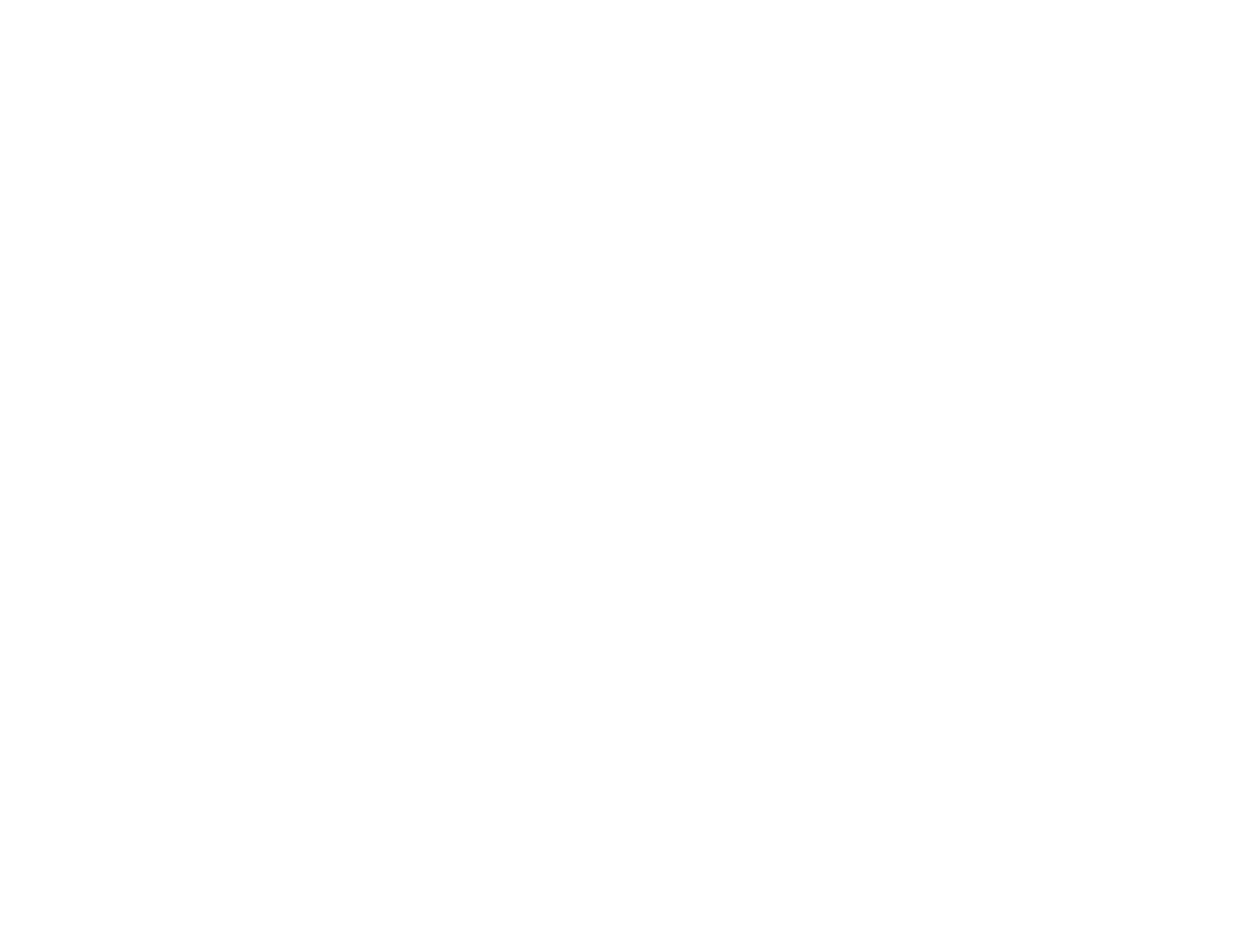## **MANDATORY REPORTING**

**ALL SCHOOL DISTRICT EMPLOYEES ARE MANDATORY REPORTERS OF CHILD ABUSE/NEGLECT AND THREATS OF SCHOOL VIOLENCE.** 

### **MANDATORY REPORTING OF CHILD ABUSE/NEGLECT**

Wisconsin law requires all employees of Wisconsin public school districts to report suspected child abuse and neglect, Wis. Stat. sec. 48.981(2)(a)16m.

Report to Dane County Department of Human Services. Be ready with the following information:

- **• Child's name**
- **• Birthdate**
- **Parent/guardian name(s)**
- **Other household member(s)**
- **• Concern**

### **MANDATORY REPORTING OF SCHOOL VIOLENCE THREATS**

Per 2017 Wisconsin Act 143, you must report any threat made in or targeted at a school if you believe, in good faith, that there is a serious and imminent threat to the health or safety of a student, school employee, or member of the public.

A threat is considered **serious and imminent** if it is direct, specific, and plausible or it suggests that concrete steps have been taken toward carrying it out.

The FBI defines a **threat** as "an expression of intent to do harm or act out violently against someone or something. A threat can be spoken, written, or symbolic."

You must immediately inform law enforcement of a serious and imminent threat in person or by phone. A School Resource Officer is considered part of law enforcement.

### **MANDATORY REPORTING**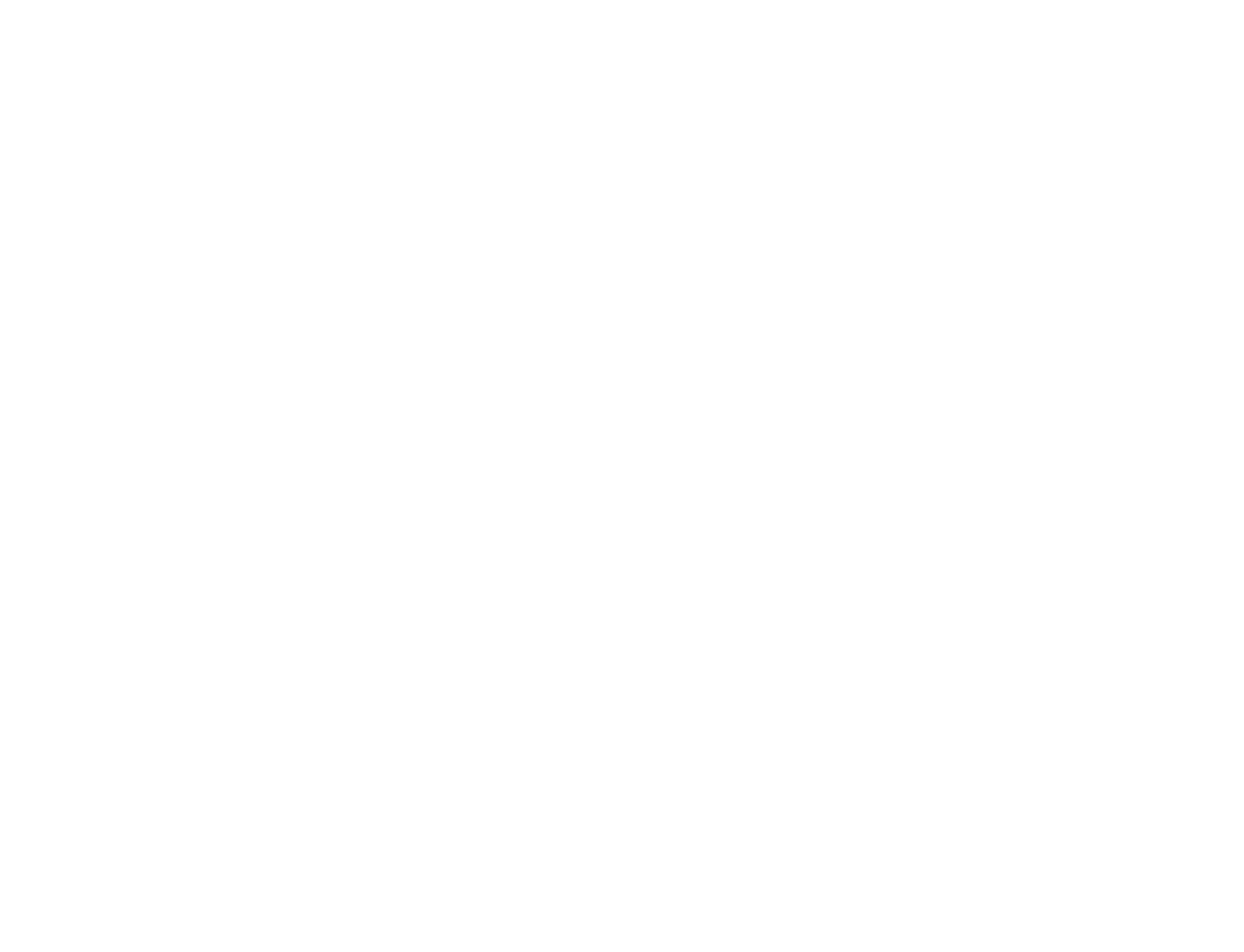## **BOMB THREAT**

## **SEE BACK FOR<br>BOMB THREAT CHECKLIST**

**WE TAKE ALL BOMB THREATS SERIOUSLY. THEY ARE CONSIDERED SERIOUS, IMMINENT THREATS TO SCHOOL SAFETY AND MUST BE REPORTED IMMEDIATELY. DO NOT TURN ELECTRICAL DEVICES ON/OFF, INCL. LIGHTS.** 

| If you receive a <b>BOMB THREAT BY PHONE:</b>                                                                                                                                                                                                                                                                                                                                                                                                                                                                                                                                                                                                                                                                                                                                                                                                                                                                                                                                                                                                                                                                                                                             | If you become aware of a <b>WRITTEN BOMB THREAT:</b>                                                                                                                                                                                                                                                                                                                                                                                                                                                                                                                                                                                                                                                                                                                                                           |
|---------------------------------------------------------------------------------------------------------------------------------------------------------------------------------------------------------------------------------------------------------------------------------------------------------------------------------------------------------------------------------------------------------------------------------------------------------------------------------------------------------------------------------------------------------------------------------------------------------------------------------------------------------------------------------------------------------------------------------------------------------------------------------------------------------------------------------------------------------------------------------------------------------------------------------------------------------------------------------------------------------------------------------------------------------------------------------------------------------------------------------------------------------------------------|----------------------------------------------------------------------------------------------------------------------------------------------------------------------------------------------------------------------------------------------------------------------------------------------------------------------------------------------------------------------------------------------------------------------------------------------------------------------------------------------------------------------------------------------------------------------------------------------------------------------------------------------------------------------------------------------------------------------------------------------------------------------------------------------------------------|
| Visually scan for any unusual or suspicious objects.<br>$\bullet$<br>Do not turn electrical devices on/off, including lights.<br>$\bullet$<br><b>Complete the Bomb Threat Checklist (on reverse) for</b><br>$\bullet$<br>threats made by phone.<br><b>Pay attention</b> to specifics of the threat and ask questions.<br>$\bullet$<br>What's the specific location of the bomb, type<br>$\bullet$<br>of bomb, detonation time?<br>Do not hang up the phone even after the conversation<br>$\bullet$<br>has ended. Leave the line open for tracking purposes.<br>Limit the unnecessary use of cell phones and handheld<br>$\bullet$<br>radios. Wireless communication devices can detonate<br>explosive devices.<br><b>Staff:</b> Notify principal immediately.<br>$\bullet$<br><b>Principal:</b> Call 911 to assess the threat.<br>$\bullet$<br>Be prepared to EVACUATE.<br>$\bullet$<br>Principal: Activate Incident Command System, establish a<br>$\bullet$<br>command post, and delegate tasks to key staff.<br><b>Principal:</b> Notify Chief of Schools Operations Office to<br>$\bullet$<br>coordinate logistics, communication, and transportation,<br>if needed. | <b>Visually scan</b> for any unusual or suspicious<br>objects.<br>Do not turn electrical devices on/off,<br>$\bullet$<br>including lights.<br><b>Staff:</b> Notify principal immediately.<br>$\bullet$<br>Principal: Call 911 to assess the threat.<br>$\bullet$<br><b>Preserve the evidence.</b> Do not erase it (e.g.,<br>$\bullet$<br>writing on bathroom wall).<br>Do not handle the evidence. (e.g., a note).<br>$\bullet$<br>Place note in a plastic bag, if available.<br><b>Photograph</b> threats written on walls.<br>$\bullet$<br><b>Seal the area</b> (e.g., bathroom or classroom) to<br>$\bullet$<br>prevent students from seeing the threat.<br>Limit the unnecessary use of cell phones<br>$\bullet$<br>and handheld radios. Wireless communication<br>devices can detonate explosive devices. |

### **BOMB THREAT**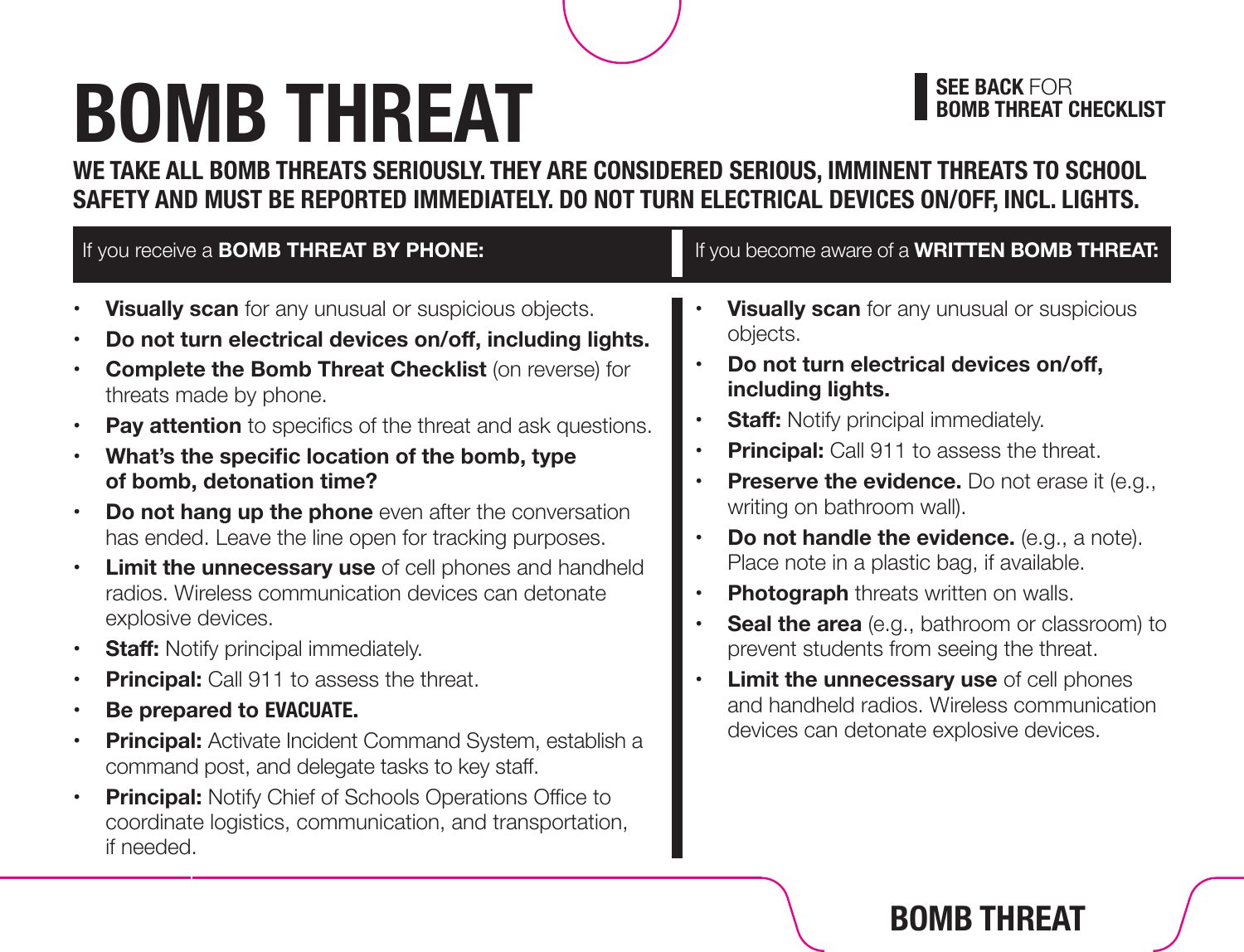# **BOMB THREAT CHECKLIST**

**If you receive a bomb threat on a district phone, immediately press the Record button.** If this is not possible, write down as many details as you can, put the caller on speakerphone and record the conversation with your cell phone, or have another staff member nearby take notes.

#### **Write down the exact wording of threat:**

#### **Ask these questions:**

- **When is the bomb going to explode?**
- **Where is the bomb located?**
- **What does the bomb look like?**
- **• What kind of bomb is it?**
- **• What will cause the bomb to explode?**
- **• Did you place the bomb?**
- **• Why did you place the bomb?**
- **What is your name and address?**
- **Where are you calling from?**

 **Location or office of phone: Time call ended: Description of caller's voice: Mood?** Angry Excited Calm Laughing Crying Pitch<sup>?</sup> Deep Medium-pitched High-pitched **Volume?** Quiet Loud Whisper **Speed?** Rapid Slow **Miscell**Raspy Disguised Coughing Slurred

**Phone number that received call:** 

### **If voice is familiar to you, who did it sound like?**

Accent Nasaly Crackly voice

#### **Background noises:**

Construction Music **Voices** Street/traffic Animal Office Static School Silence Music Motor PA system Kitchen noises

#### **Was the caller familiar with the building?**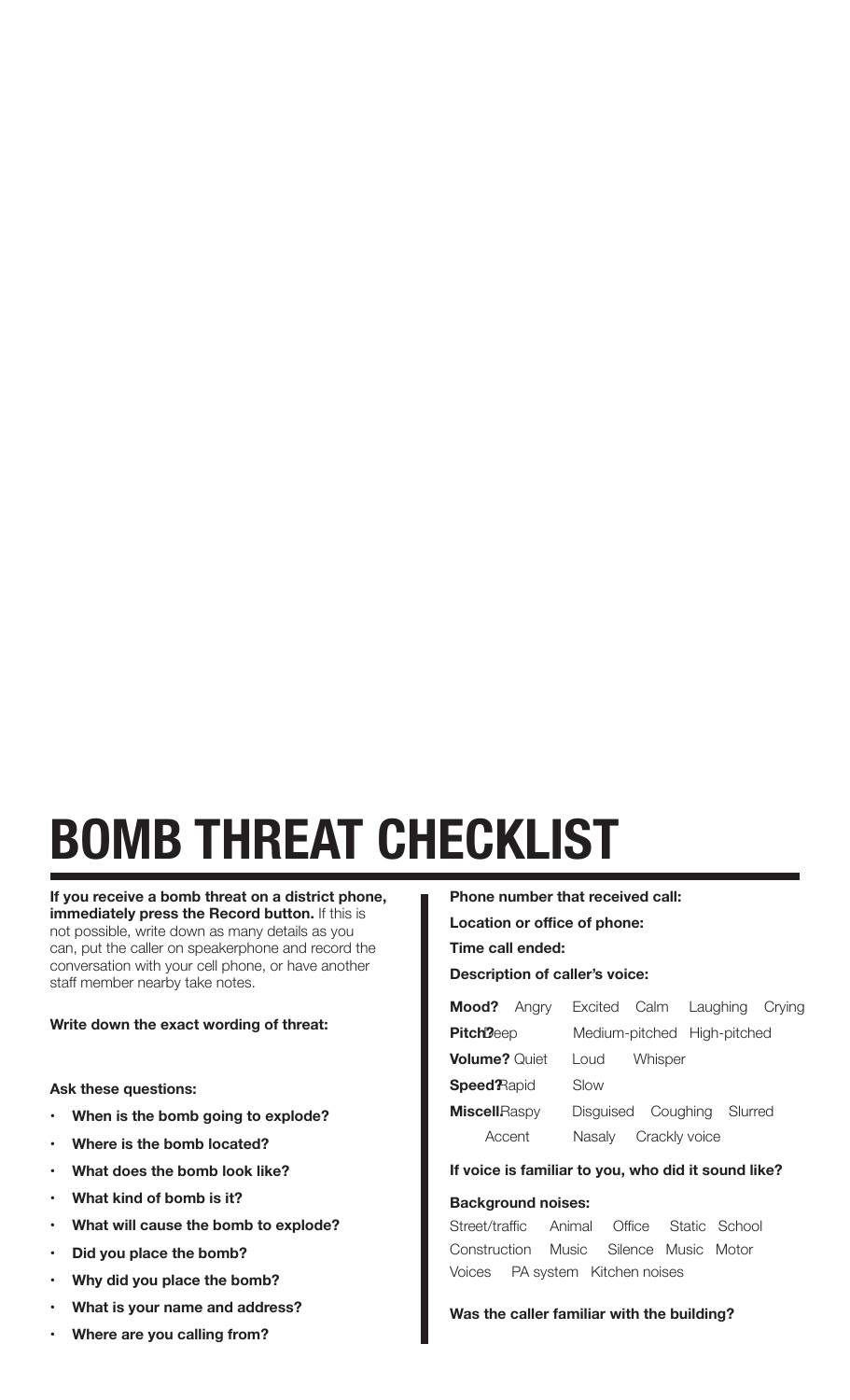#### **IMPLEMENT A LOCKOUT WHEN A THREAT OR HAZARD EXISTS OUTSIDE OF THE SCHOOL BUILDING (E.G., POLICE ACTIVITY IN AREA).**

### **PRINCIPAL**

 **"Attention students and staff, we are going**  - pause - **• Announce clearly and slowly and repeat: into Lockout. Get Inside. Lock outside doors."** 

 **outside doors. Staff, check your email for "We are going into Lockout. Get Inside. Lock details."** 

- **• Bring students and staff indoors immediately.**
- **Activate Incident Command System, establish a** command post, and delegate tasks to key staff.
- **Direct** staff to ensure all exterior doors are closed and locked.
- **If law enforcement is not aware** of threat or hazard, assign someone to call 911.
- **Coordinate** with law enforcement and be prepared to **LOCKDOWN**, if needed.
- **Do not let anyone enter or leave the building** unless authorized to do so.
- **Notify** Chief of Schools Operations Office to coordinate logistics and communication.
- **Provide periodic updates** to staff and appropriate information to students.
- **When directed, lift the Lockout and return to** regular school operations.

### **STAFF**

- **Bring students indoors immediately.**
- **Take attendance:** note the time and any missing or extra people.
- **Continue teaching;** business as usual.
- **Be aware and prepared to LOCKDOWN,** if directed.
- **Assure students** who want to contact their families that the principal will update families on the incident as soon as possible. Ask for their help in avoiding incomplete and misinformation spreading on social media.

- **Get indoors immediately.**
- **• Follow staff directions.**
- **Continue learning;** business as usual.

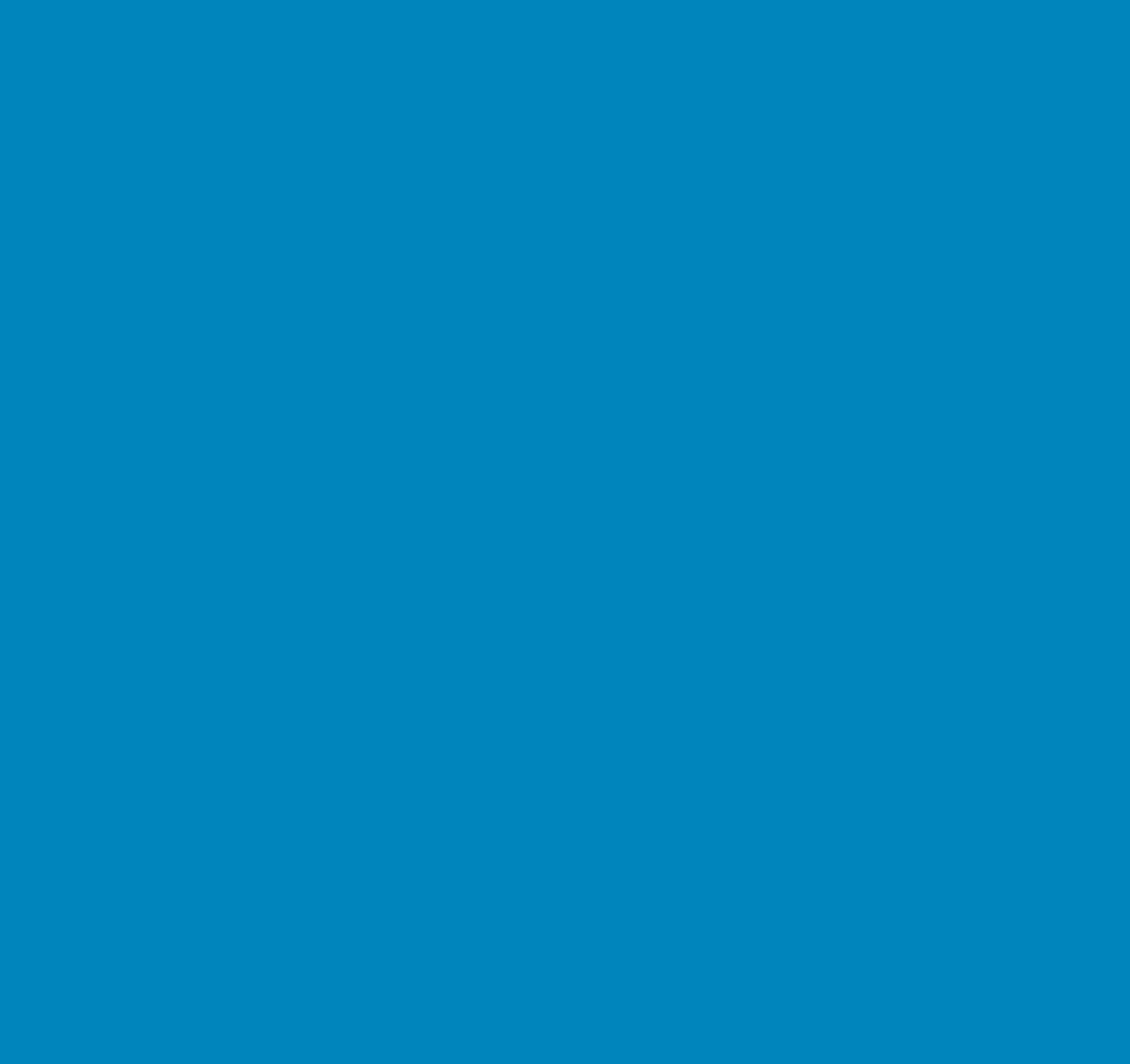#### **IMPLEMENT A LOCKDOWN WHEN AN ACTIVE OR IMMINENT THREAT SITUATION EXISTS INSIDE THE SCHOOL BUILDING OR ON SCHOOL GROUNDS THAT COULD CAUSE DEATH OR SERIOUS BODILY INJURY TO STAFF OR STUDENTS (E.G., PERSON ARMED WITH A WEAPON).**

If you're outside when a **Lockdown** is announced, move to your school's evacuation site and wait there for directions.

### **PRINCIPAL**

- **staff, we are in Lockdown. Locks, Announce clearly and slowly and repeat: "Attention, students and Lights, Out of Sight!"** - pause - **"Lockdown. Locks, Lights, Out of Sight!"**
- **Assign** someone to call 911 and stay on the line.
- **Lock** main office and interior doors.
- **Prepare to defend.**
- **Activate Incident Command System**, establish a command post, and delegate tasks to key staff.
- **Coordinate** with law enforcement.
- **Assign** someone to monitor video surveillance system.
- **Notify** Chief of Schools Operations Office to coordinate logistics and communication.
- **Provide** periodic updates to staff and appropriate information to students. You may be able to update staff via email if you are in a position to do so safely.
- **If and when directed by law enforcement, go door to door with law enforcement to unlock each door.**

### **STAFF**

- **Direct** all students in hallways, bathrooms, and common areas into safe, lockable rooms immediately. If a lockable room is not available, students may need to self-evacuate.
- **• Close and lock** classroom doors.
- **• Turn off** lights.
- **Go to the classroom safe zone.** Stay low and out of sight, away from windows and doors.
- **• Keep students calm and quiet.**
- **Turn off or silence phones** so they do not show light or make sound.
- **If the fire alarm sounds,** stay in your classroom unless you see fire or smoke is filling your classroom. If you must **EVACUATE** due to a fire or smoke, consider using an alternate door, window, or any other exterior exit.
- **Assure students** who want to contact their families that the principal will update families as soon as possible and that they may use their phones to text families, with your permission, once the situation stabilizes.
- **Take attendance;** note the time and any missing or extra people.
- **Prepare to defend.**
- **Do not open the door for anyone.** Law enforcement will unlock each door when it is safe.
- **SEE BACK** FOR **STUDENT LOCKDOWN PROCEDURES**

## **LOCKDOWN** LOCKS, LIGHTS, OUT OF SIGHT.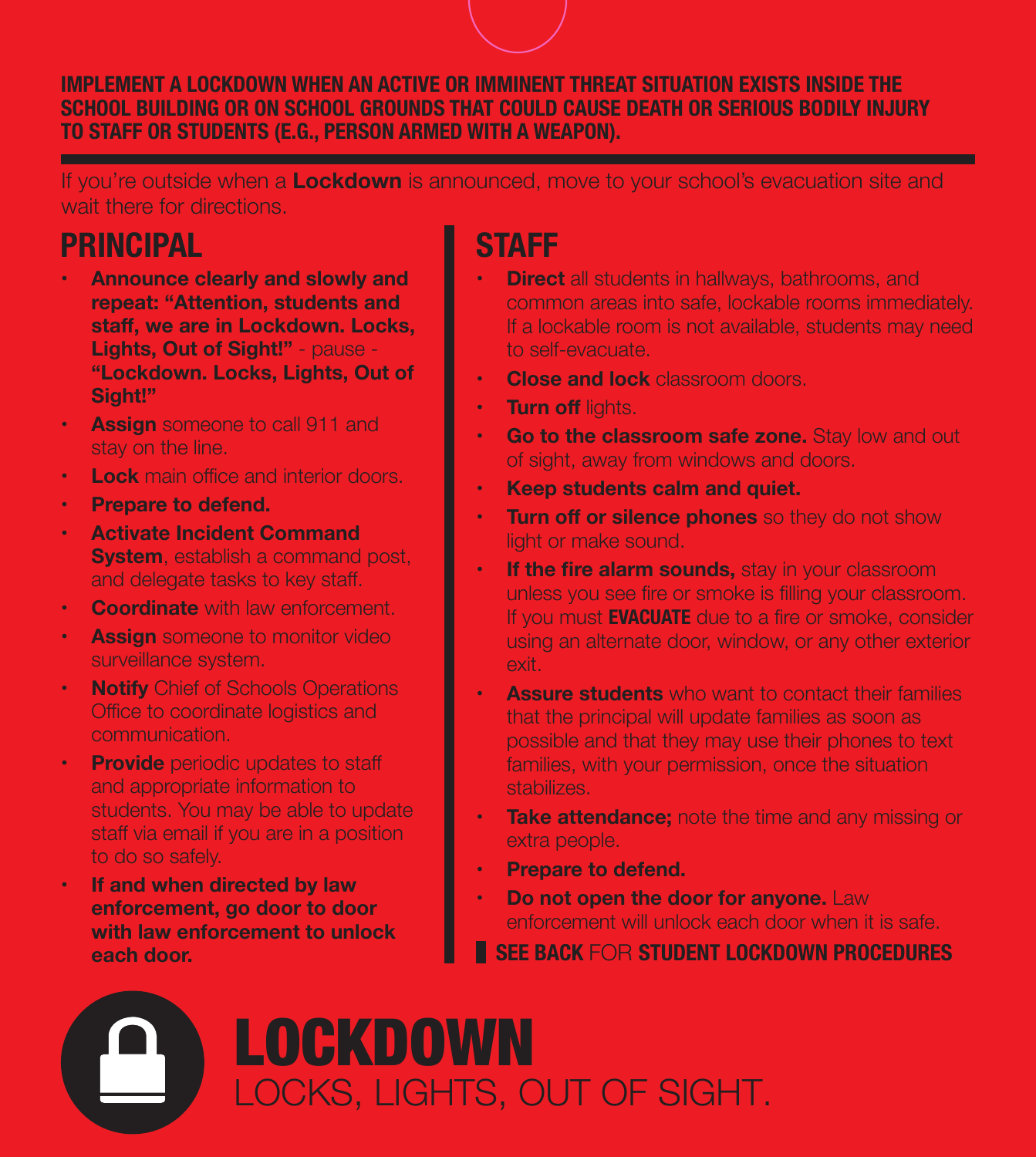## **LOCKDOWN** LOCKS, LIGHTS, OUT OF SIGHT.

**IMPLEMENT A LOCKDOWN WHEN AN ACTIVE OR IMMINENT THREAT SITUATION EXISTS INSIDE THE SCHOOL BUILDING OR ON SCHOOL GROUNDS THAT COULD CAUSE DEATH OR SERIOUS BODILY INJURY TO STAFF OR STUDENTS (E.G., PERSON ARMED WITH A WEAPON).** 

### **STUDENTS**

- **Enter the nearest classroom or safe, lockable room.** If a lockable room is not available, you may need to self-evacuate.
- **Go to the classroom safe zone.** Stay low and out of sight, away from windows and doors.
- **• Follow** staff directions.
- **• Prepare to defend.**
- **Do not open the door for anyone.** Law enforcement will unlock each door.

If you're outside when a **Lockdown** is announced, move to your school's evacuation site and wait there for directions.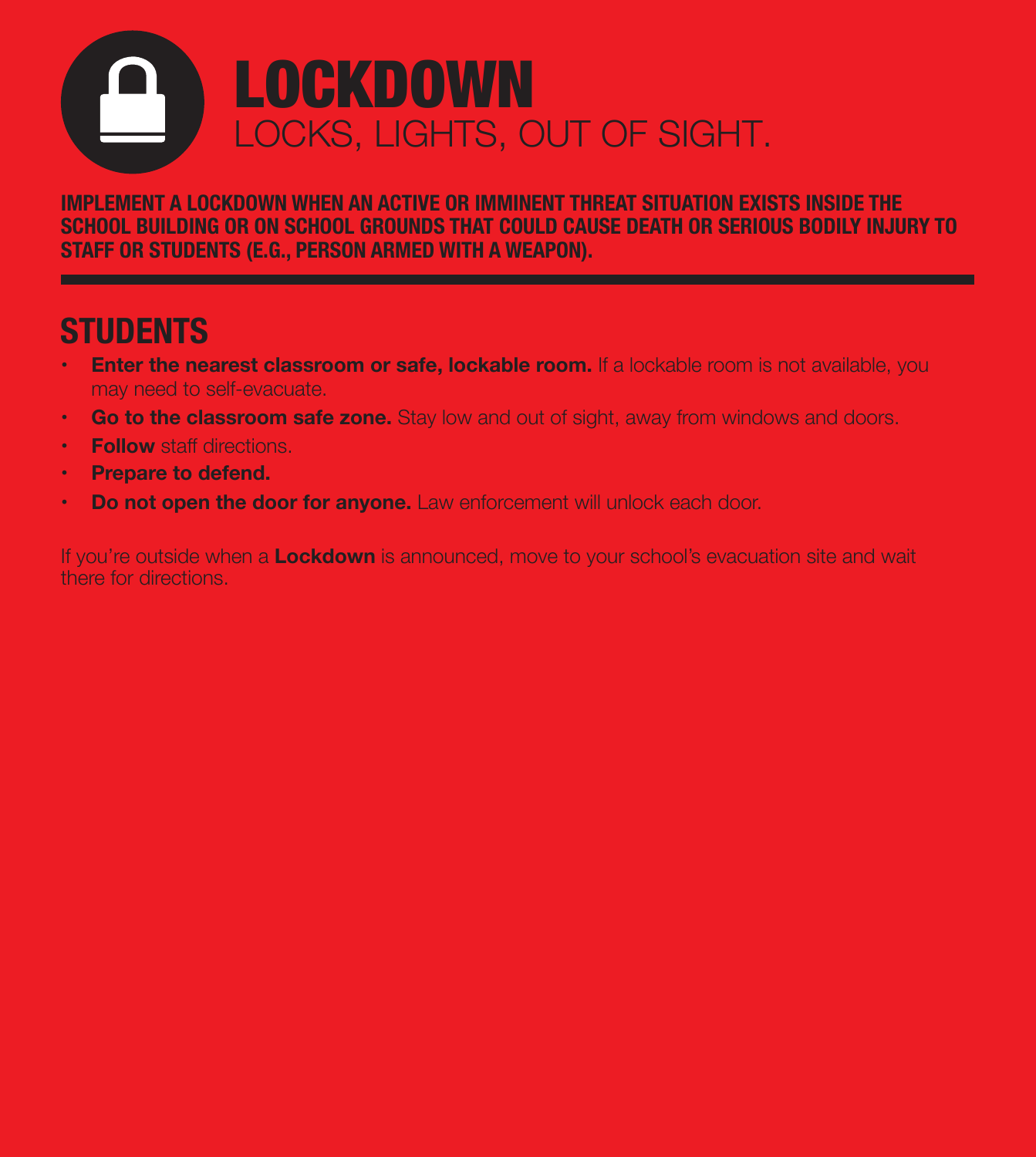#### **TYPICAL CAUSES FOR AN EVACUATION INCLUDE THE DETECTION OF SMOKE OR FIRE OR A SUSPECTED GAS LEAK.**

### **PRINCIPAL**

- **"Attention students and staff, at this time • Announce clearly and slowly and repeat: you need to calmly and quickly Evacuate to [location]."** - pause - **"Evacuate to [location]."**
- If it would not cause panic or escalated emotions, consider stating the reason (e.g., "Evacuate to the water tower due to a possible gas leak").
- **Activate Incident Command System, establish a** command post, and delegate tasks to key staff.
- **If law enforcement is not aware of threat,** assign someone to call 911 to tell them why you are evacuating and where you are evacuating to.
- **Make an announcement** directing support, security, custodial staff to check building (bathrooms, stairwells, and remote areas) on their way out, to ensure everyone is evacuated.
- You may use elevators, if needed, to evacuate those with physical disabilities.
- **Coordinate** with law enforcement or other first responders.
- **Notify** Chief of Schools Operations Office to coordinate logistics and communication.
- **Provide periodic updates** to staff and appropriate information to students.
- **Work with district and local agencies to assess next steps** (return to building, relocate, or begin family reunification plan). Return to building only when directed.

### **STAFF**

- **Follow** principal directions.
- **Remind** students of expectations for Evacuation.
- **Initiate evacuation procedures** for students and staff with individualized plans.
- **Bring the Go Bag:** *class roster*, cell phone, radio, emergency health information, flashlight, etc.
- **Lead students to the evacuation site.**
- **Take attendance;** note the time and any missing or extra people.
- **When directed, return to** building, relocate, or begin family reunification plan.
- **Assure** students who want to contact their families that the principal will update families on the incident as soon as possible. Ask for their help in avoiding incomplete and misinformation spreading on social media.

- **• Follow staff directions.**
- **Bring only what is in your pockets.**
- **Do not leave the evacuation site.**

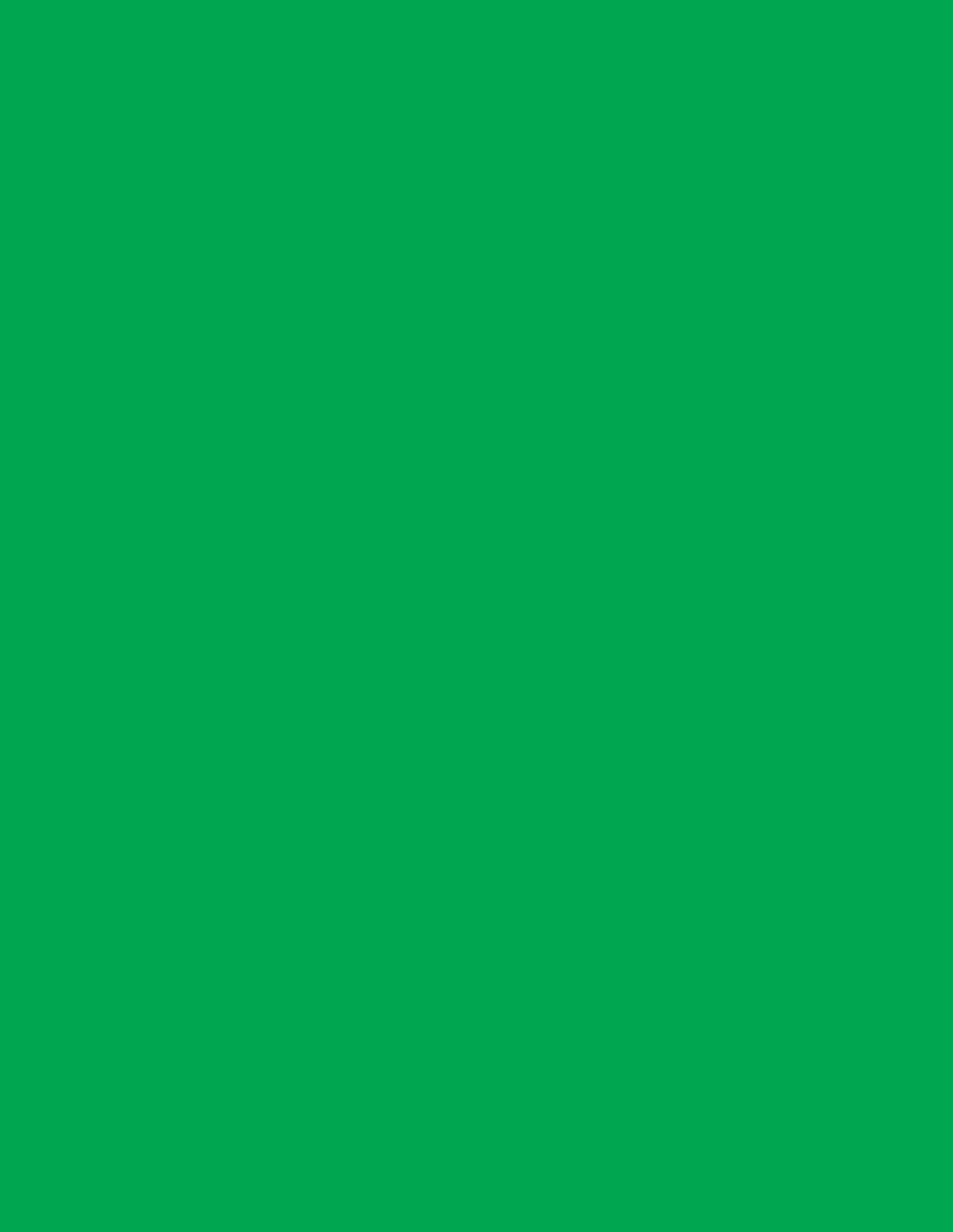**INITIATE THE SHELTER PROTOCOL IN THE EVENT OF SEVERE WEATHER, SUCH AS A TORNADO, OR IF THERE IS SOMETHING HAZARDOUS IN THE ENVIRONMENT, SUCH AS A CHEMICAL SPILL NEARBY.** 

### **PRINCIPAL**

- **"Attention students and staff, the National Announce clearly and slowly and repeat the hazard and safety strategy. For example, Weather Service has issued a tornado warning. At this time, everyone needs to move to your shelter area."** - pause - **"We are under a tornado warning. Move to your shelter area now."**
- **• Bring students and staff indoors immediately.**
- **Activate Incident Command System, establish a** command post, and delegate tasks to key staff.
- **Check building** to ensure everyone is sheltered.
- **Coordinate** with district and local agencies and be prepared to **EVACUATE**, if needed.
- **Contact** Chief of Schools Operations Office to coordinate logistics and communication.
- **Provide periodic updates** to staff and appropriate information to students.

### **STAFF**

- **Bring students indoors immediately.**
- **Direct students** to leave equipment where it is.
- **Follow** principal directions.
- **If directed to leave the classroom, bring the Go Bag: class roster,** cell phone, radio, emergency health information, flashlight, etc.
- **Direct** students to the shelter area.
- **Take attendance;** note the time and any missing or extra people.
- **Be aware and prepared to EVACUATE**, if directed.
- **Stay sheltered** until "all clear" is announced.

- **Get indoors immediately.** Leave equipment where it is.
- **Follow** staff directions.
- **Go to shelter area.**
- **In a tornado**, sit with your back against the wall, head down against knees, and cover your neck and face with your arms.
- **Stay sheltered** until staff gives "all clear."